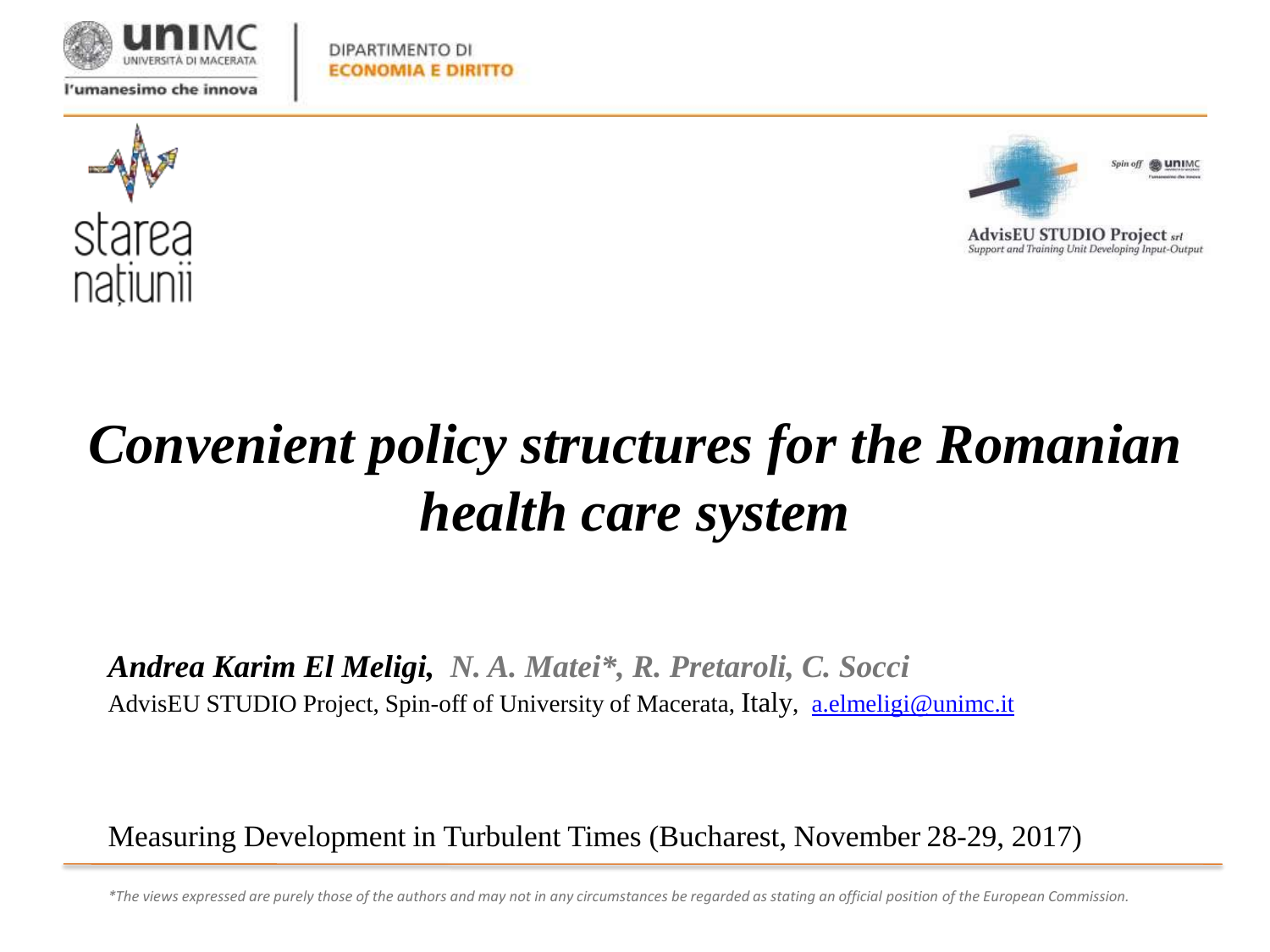

## **Motivations:**

• Why here? To present instruments as to support the decision making process and to evaluate European programmes and National reforms;

• Why Romania? According to the WHO, Romania was the last of the EU Member States in terms of Health expenditure as share of GDP (Romania 5,14% ; EU-28 8,40%, 2014);

• Why the Health care? Health care expenditure has the potential to trigger the production of other relevant industries in an economic system, and to provide alternative indicators that measure the growth.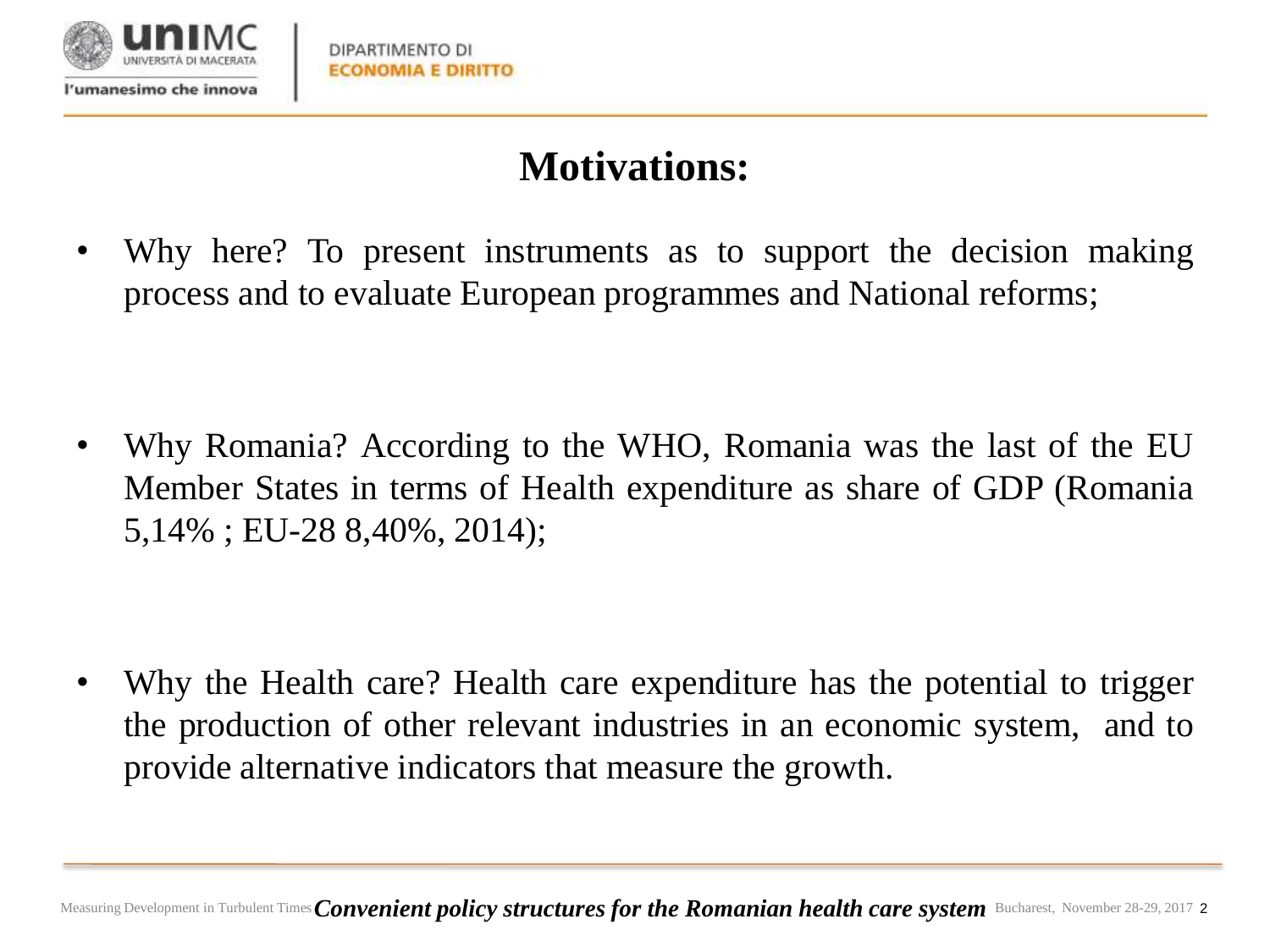

l'umanesimo che innova

### **Human health backward linkages:**

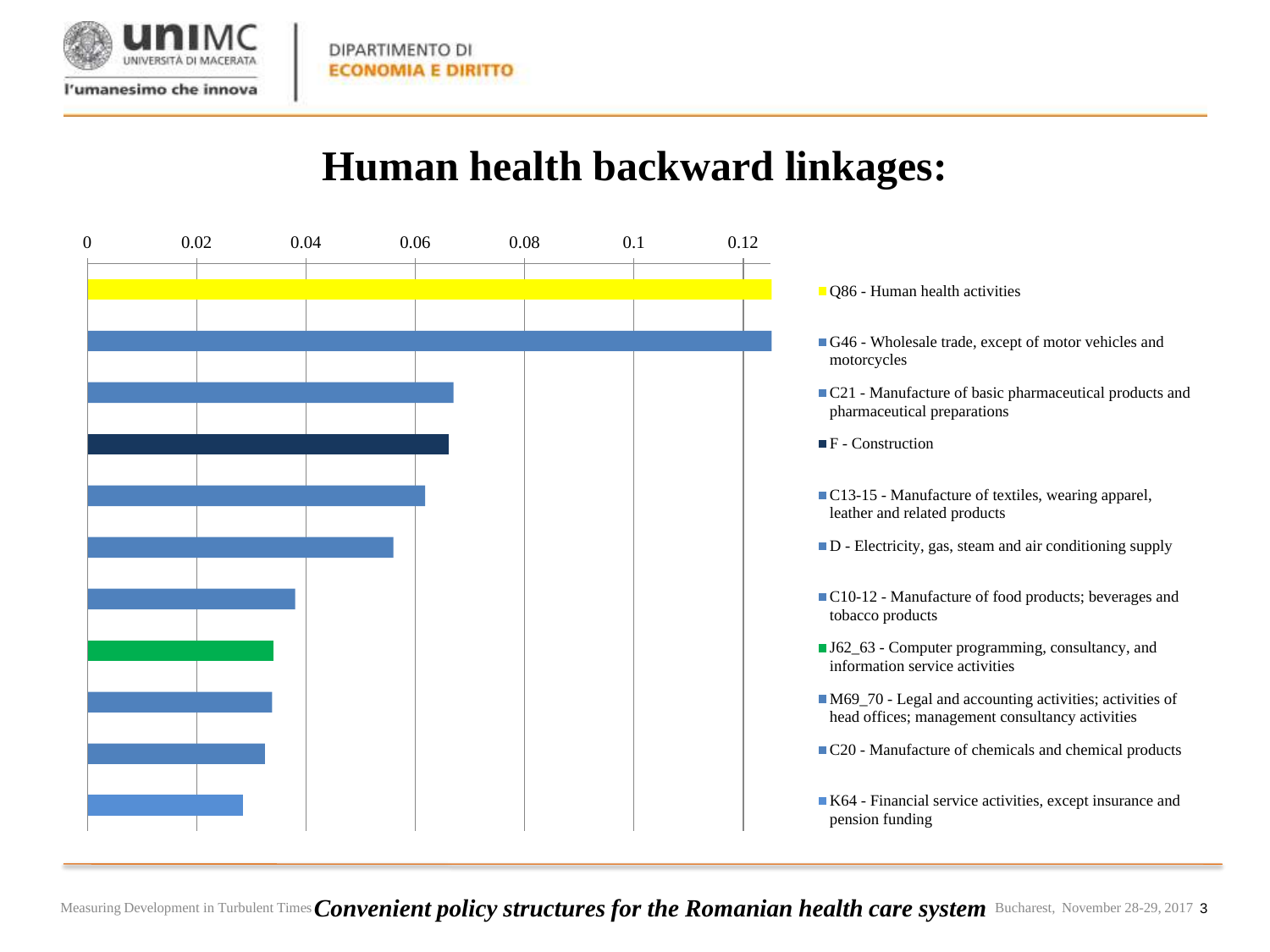

## **Aim of our contribution:**

• Provide the economic impact of the European structural policy for Romanian Health care system;

• Evaluate the ESI Funds and the national co-financing expenditure on GDP in a multisectoral framework;

• Assess the direct and indirect economic effects on the Health care system, the ICT industries and the rest of the activities.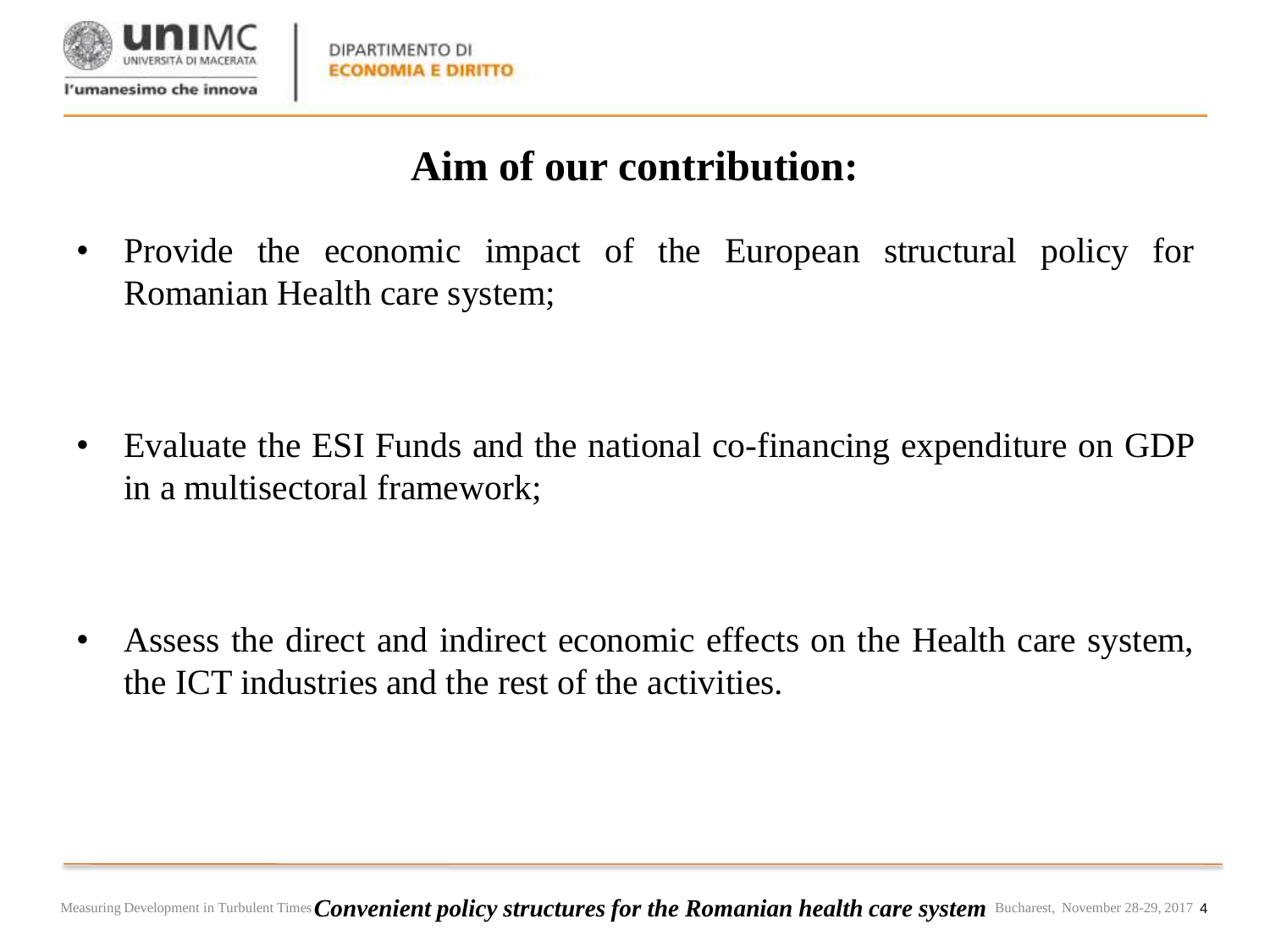

## **Key arguments**

- 2013 Social Accounting Matrix (SAM) for Romania;
- Dynamic extended multisectoral model;
- European Structural and Investment (ESI) Funds for the Romanian Health care System;
- Policy impact scenarios : Health care system and the ICT sector.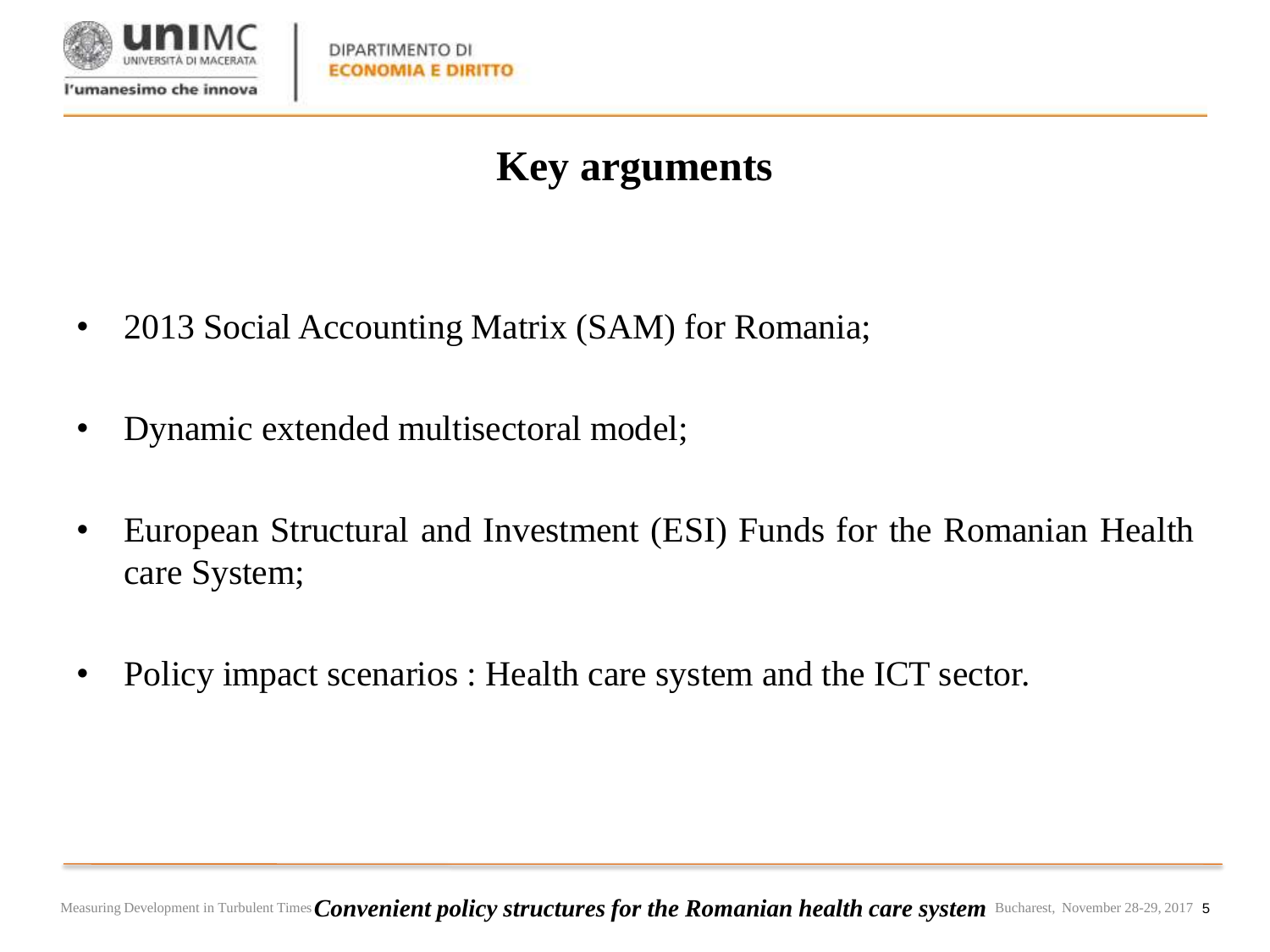

## **The 2013 SAM for Romania**

- The Romanian case of study is based on a SAM framework and is created on the dataset provided by the National Institute of Statistics of Romania for the year 2013 and Eurostat;
- SAM is an accounting scheme able to provide a complete picture of the economic system and represents a starting point for static and dynamic application, considering all the phases of the circular flow of income and to link exogenous variables as the employment;
- The multisectoral scheme exploits the opportunity of a great interindustry detail to connect the sphere of production with that of the institutional sectors
- The accounting scheme provide a basic framework including: Output by industry and commodity, Intermediate consumption by commodity, Primary Factors, Institutional Sectors, Capital formation and the Rest of the World.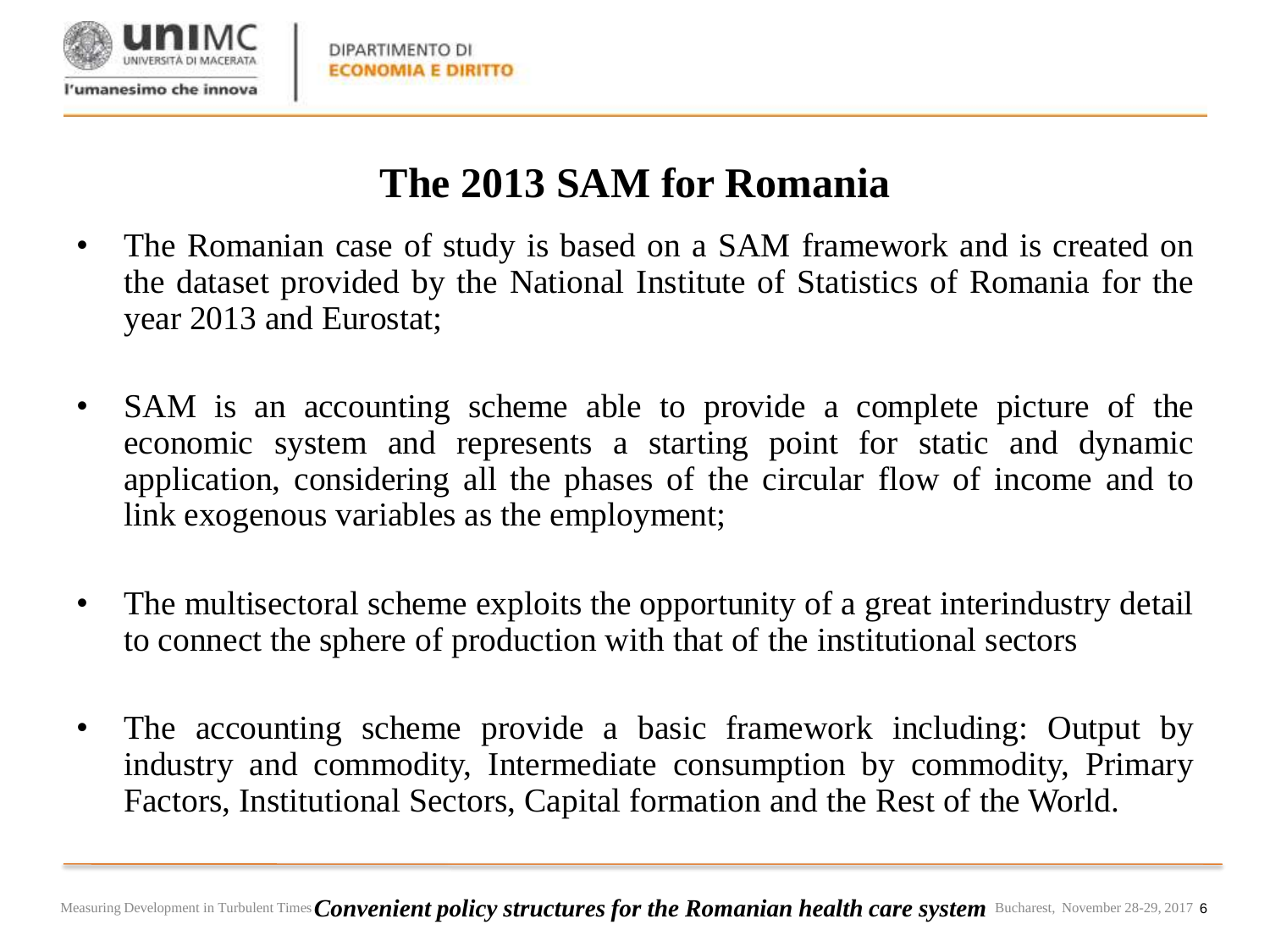

l'umanesimo che innova

DIPARTIMENTO DI **ECONOMIA E DIRITTO** 

## Table 1: **The 2013 SAM for Romania**

|                                            | <b>Commodities</b> | <b>Industries</b> | <b>Gross Value Added</b> | Taxes on products<br>less subsidies | <b>Institutional sectors</b> | <b>Capital formation</b> | Rest of the world | <b>TOTAL</b> |
|--------------------------------------------|--------------------|-------------------|--------------------------|-------------------------------------|------------------------------|--------------------------|-------------------|--------------|
| <b>Commodities</b>                         | $\boldsymbol{0}$   | 154491            | $\boldsymbol{0}$         | $\boldsymbol{0}$                    | 102415                       | 34424                    | 58007             | 349336       |
| <b>Industries</b>                          | 290402             | $\boldsymbol{0}$  | $\mathbf{0}$             | $\boldsymbol{0}$                    | $\boldsymbol{0}$             | $\boldsymbol{0}$         | $\boldsymbol{0}$  | 290402       |
| <b>Gross Value Added</b>                   | $\boldsymbol{0}$   | 127043            | $\mathbf{0}$             | $\boldsymbol{0}$                    | $\boldsymbol{0}$             | $\boldsymbol{0}$         | 1196              | 128239       |
| <b>Taxes on products</b><br>less subsidies | $\boldsymbol{0}$   | 8868              | $\mathbf{0}$             | $\boldsymbol{0}$                    | 5891                         | 2451                     | $\boldsymbol{0}$  | 17210        |
| <b>Institutional sectors</b>               | $\boldsymbol{0}$   | $\boldsymbol{0}$  | 129273                   | 17110                               | 72113                        | $\boldsymbol{0}$         | 6472              | 224968       |
| <b>Capital formation</b>                   | $\boldsymbol{0}$   | $\boldsymbol{0}$  | $\mathbf{0}$             | $\boldsymbol{0}$                    | 35990                        | $\boldsymbol{0}$         | 885               | 36875        |
| Rest of the world                          | 58934              | $\boldsymbol{0}$  | $-1034$                  | 100                                 | 8559                         | $\boldsymbol{0}$         | $\boldsymbol{0}$  | 66559        |
| <b>TOTAL</b>                               | 349336             | 290402            | 128239                   | 17210                               | 224968                       | 36875                    | 66559             |              |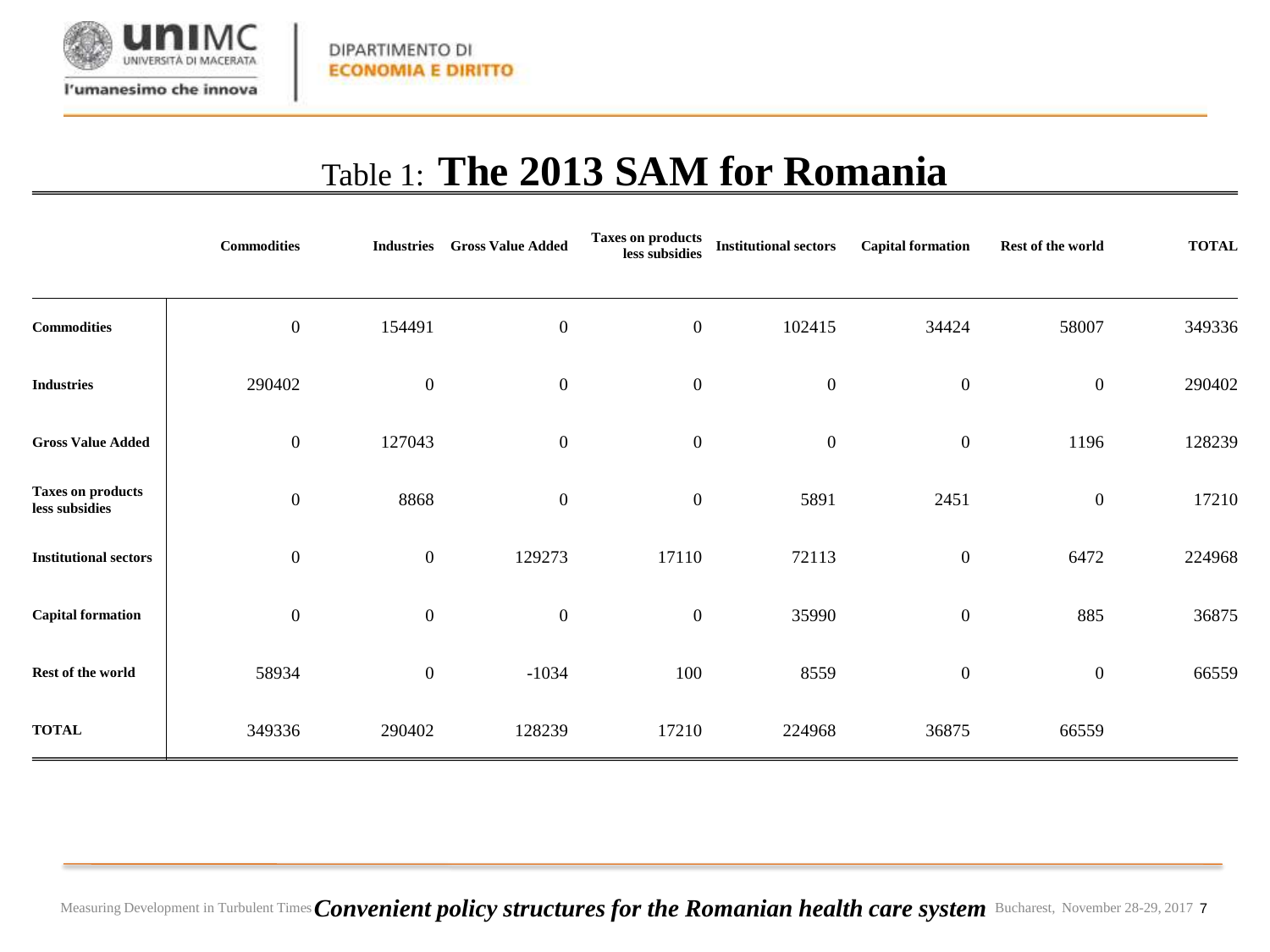

l'umanesimo che innova

DIPARTIMENTO DI **ECONOMIA E DIRITTO** 

Table 1: **The 2013 SAM for Romania**

|                                            | <b>Commodities</b> | <b>Industries</b> | <b>Gross Value Added</b> | Taxes on products<br>less subsidies | <b>Institutional sectors</b> | <b>Capital formation</b> | Rest of the world | <b>TOTAL</b> |
|--------------------------------------------|--------------------|-------------------|--------------------------|-------------------------------------|------------------------------|--------------------------|-------------------|--------------|
| <b>Commodities</b>                         | $\boldsymbol{0}$   | 154491            | $\mathbf{0}$             | ∩                                   | 102415                       | 34424                    | 58007             | 349336       |
| <b>Industries</b>                          | 290402             |                   | $\mathbf{0}$             | $\overline{0}$                      | $\boldsymbol{0}$             | $\boldsymbol{0}$         | $\overline{0}$    | 290402       |
| <b>Gross Value Added</b>                   | $\Omega$           | 127043            | $\mathbf{0}$             | $\overline{0}$                      | $\boldsymbol{0}$             | $\Omega$                 | 1196              | 128239       |
| <b>Taxes on products</b><br>less subsidies | $\overline{0}$     | 8868              | $\mathbf{0}$             |                                     | 5891                         | 2451                     | $\overline{0}$    | 17210        |
| <b>Institutional sectors</b>               | $\boldsymbol{0}$   | $\overline{0}$    | 129273                   | 17110                               | 72113                        | $\Omega$                 | 6472              | 224968       |
| <b>Capital formation</b>                   | $\boldsymbol{0}$   | $\boldsymbol{0}$  | $\mathbf{0}$             | $\overline{0}$                      | 35990                        | $\Omega$                 | 885               | 36875        |
| Rest of the world                          | 58934              | $\overline{0}$    | $-1034$                  | <b>100</b>                          | 8559                         | $\boldsymbol{0}$         | $\boldsymbol{0}$  | 66559        |
| <b>TOTAL</b>                               | 349336             | 290402            | 128239                   | 17210                               | 224968                       | 36875                    | 66559             |              |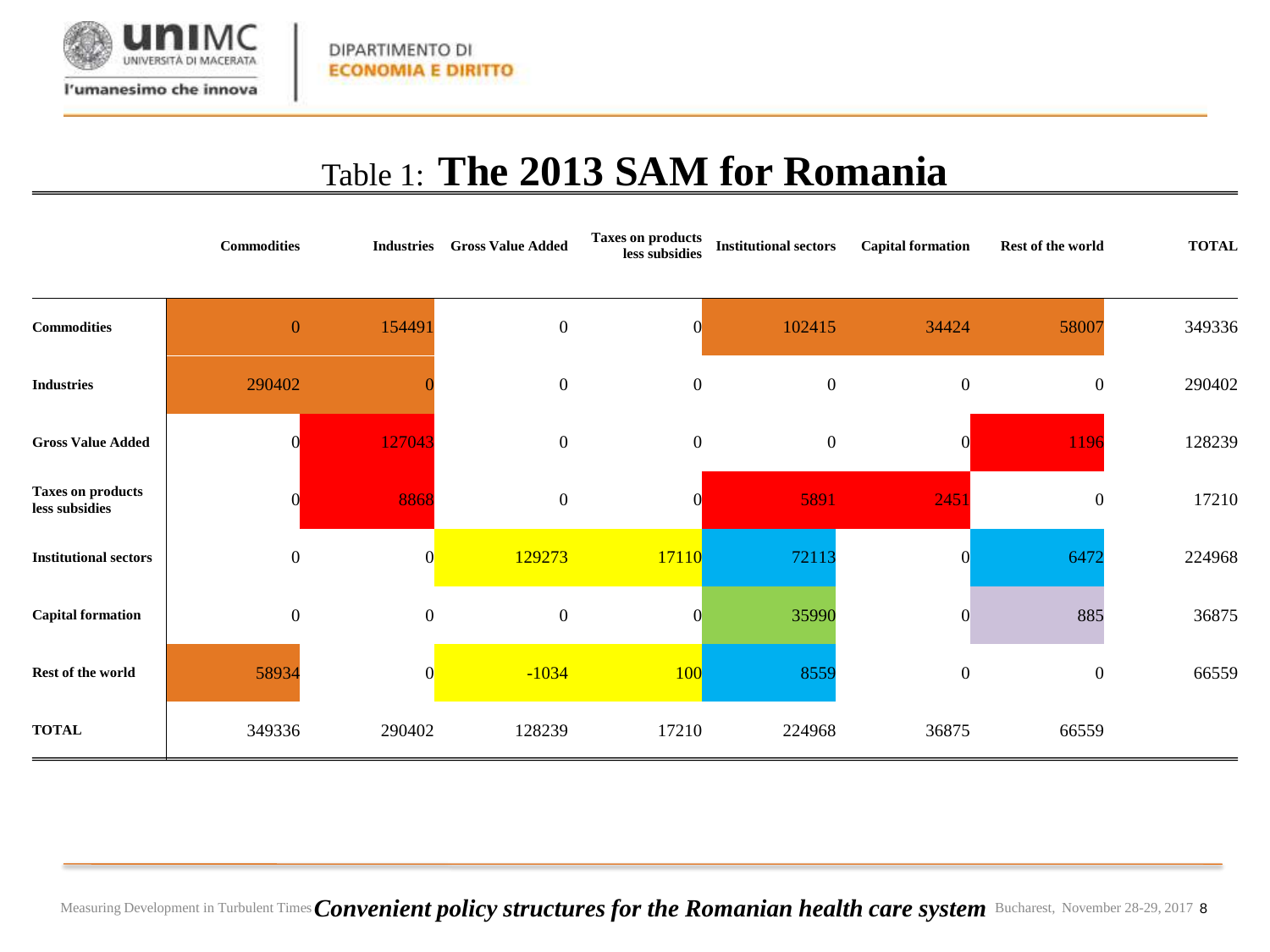

## **The 2011 SAM for Romania**

- The 2013 SAM considers a framework of dimensions *145x145* with:
- 65 commodities and *65* industries;
- *5* value added components: Gross wages and Salaries, Social contributions, Gross operating surplus, Mixed income, Other taxes on production less subsidies on production;
- *1* taxes on products components: Taxes on commodities less subsidies on commodities;
- *6* institutional sectors: Households, Non Profit Institutions Serving Households (NPISHs), Financial Corporations, Non Financial Corporations, Government and Rest of the world;
- *2* Capital formation components: Investments and Change in inventories.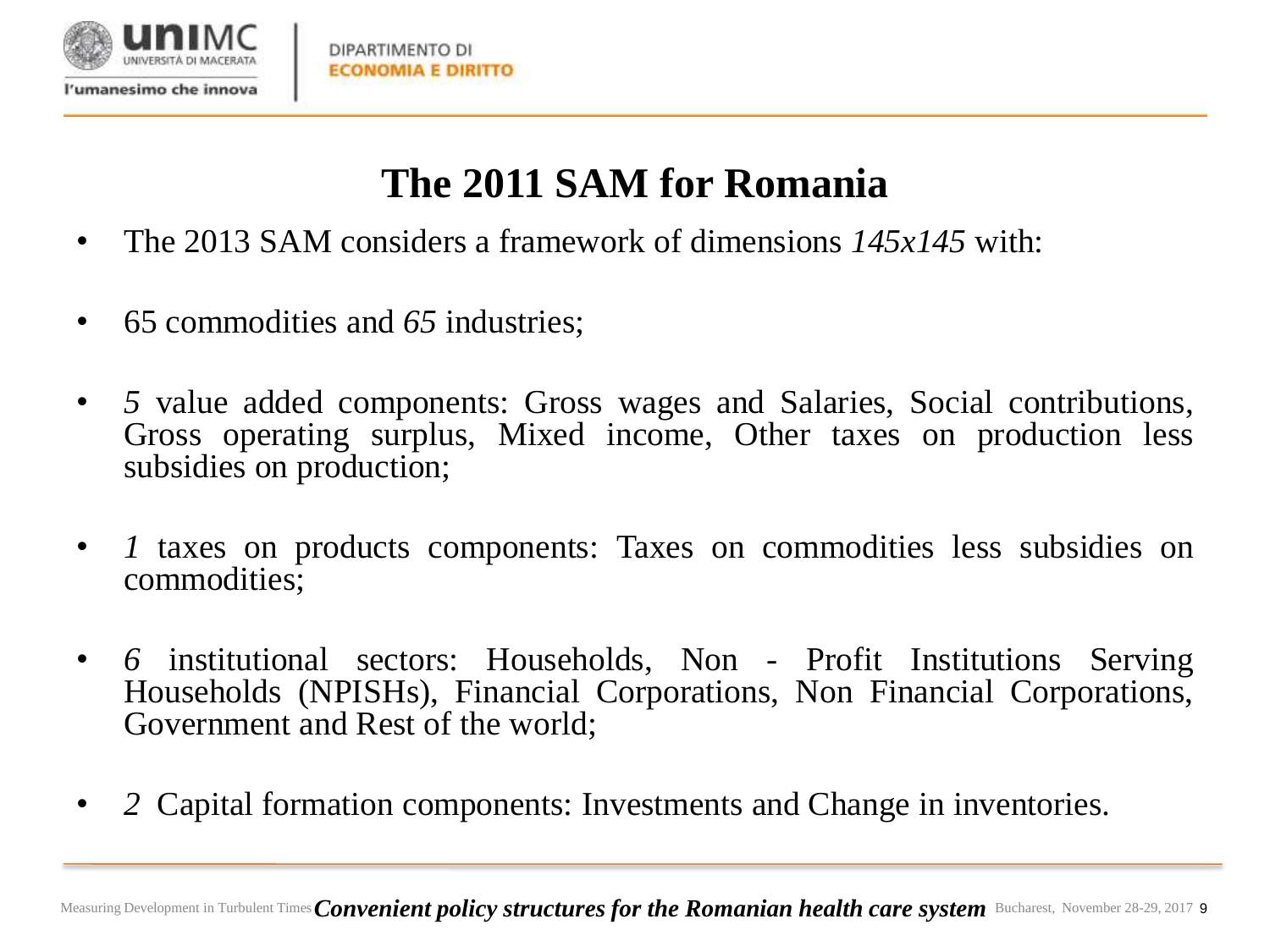

DIPARTIMENTO DI **ECONOMIA E DIRITTO** 

l'umanesimo che innova

### Figure 1: **Dynamic multisectoral extended model**

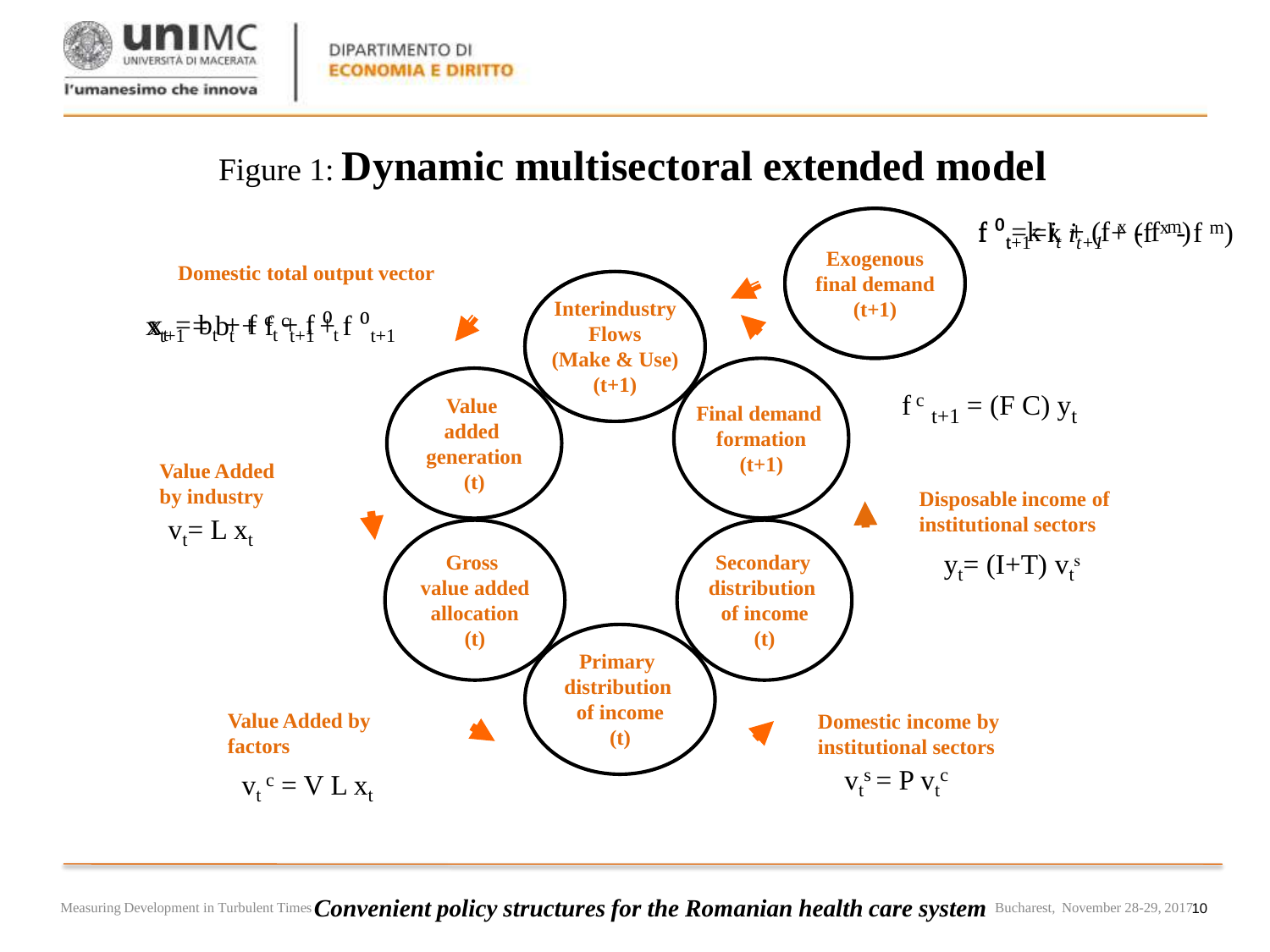

## **Dynamic multisectoral extended model**

• The main equation of the model can be introduced:

$$
x_{t} = b(x_{t}) + f^{c}(y_{t-1}) + f^{0}_{t}
$$
 (1)

- The vector  $b(x_t)$  is equal to the intermediate consumption matrix  $B[m;m]$ pre-multiplied by the output vector  $x_t$ . The  $f^c(y_{t-1})$  vector introduces the endogenous final demand while  $f_t^0$  represents the exogenous final demand.
- The above mentioned equation 1 can also be expressed in its reduced form:

 $x_t = (I - DB)^{-1} D [FC (I + T) PV L ]^{-1} x_{t-1} + (I - DB)^{-1} D [k i_t + (f^x - f^m)]$  (2)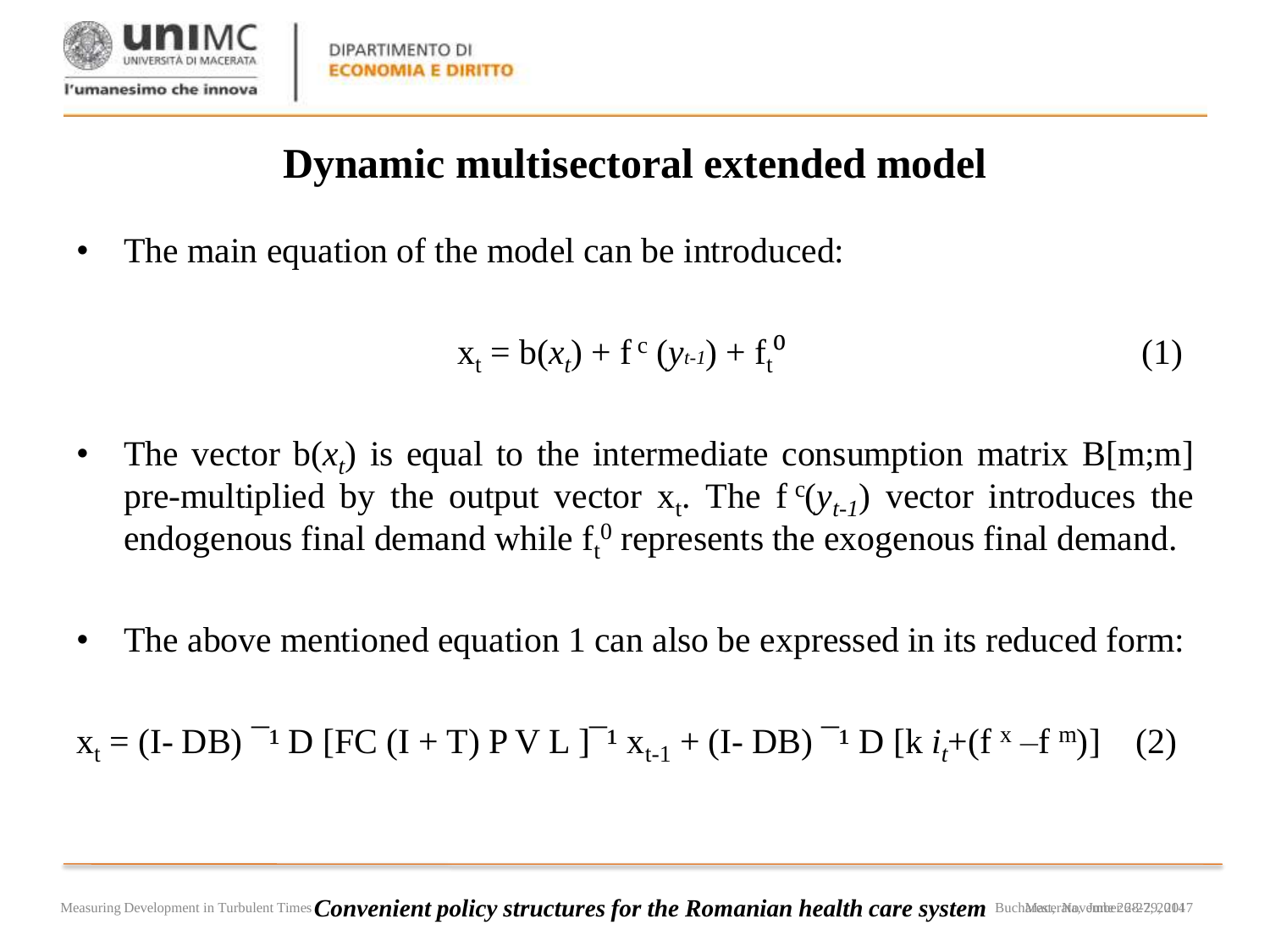

DIPARTIMENTO DI **ECONOMIA E DIRITTO** 

## **Dynamic multisectoral extended model**

$$
x_{t} = (I - DB)^{-1}D (f^{c}(y_{t-1}) + f_{t}^{0})
$$
 (3)

• The value added coefficients can be obtained as a diagonal vector of value added-to-output ratios. In order to capture the value added impact we use:

$$
va_t = L_t x_t \tag{4}
$$

• where  $L_t$  is a diagonal matrix and each element represents the total capital and labour requirements by total output.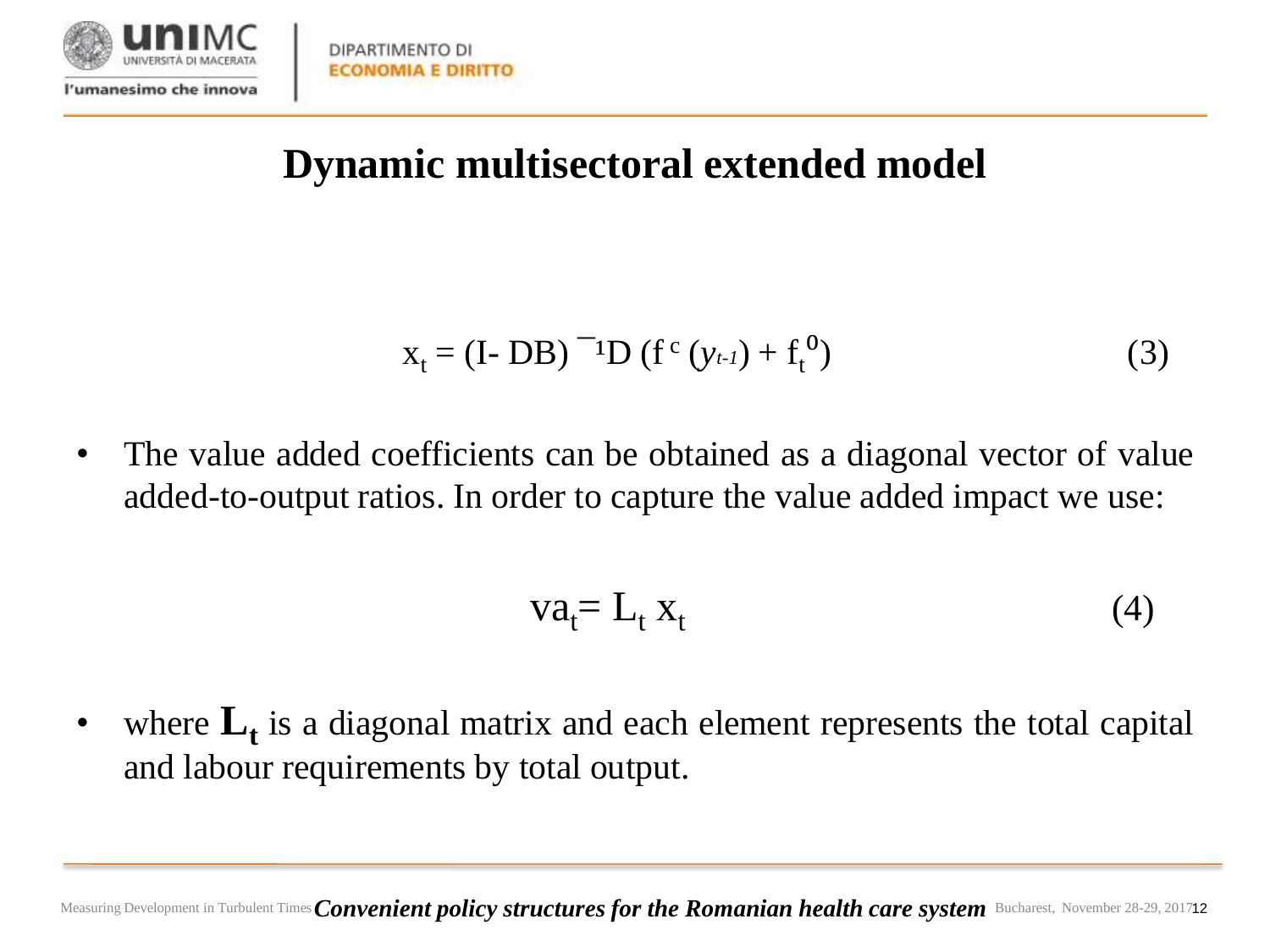

## **ESI Funds 2014-2020 for Health care system**

- The current funding for regional and cohesion policy for 2014-2020 adds up to 351.8 billions of euro, from which Romania's share equals 30.4 billions of euro.
- In the new programming period the level of support available for member states (the maximum co-financing rates) will be 85% in less developed regions and up to 80% in more developed regions;
- We consider all the 3 Operational Programmes that funds the Health care system: Regional, Human Capital and Competitiveness with a total amount of 1,215 millions of euro (806,2 from UE and 409,5 co-financed by the Government);
- The study is developed on two scenarios which show the GDP trend based on two different assumption:
	- the total amount of the funds is spent following the time schedule of the ex-ante evaluation;
	- only the 90.2% of the total amount is spent following the existing opened and closed call, plus a projection according to the expenditure of the last five years of the previous programming period 2007-2013.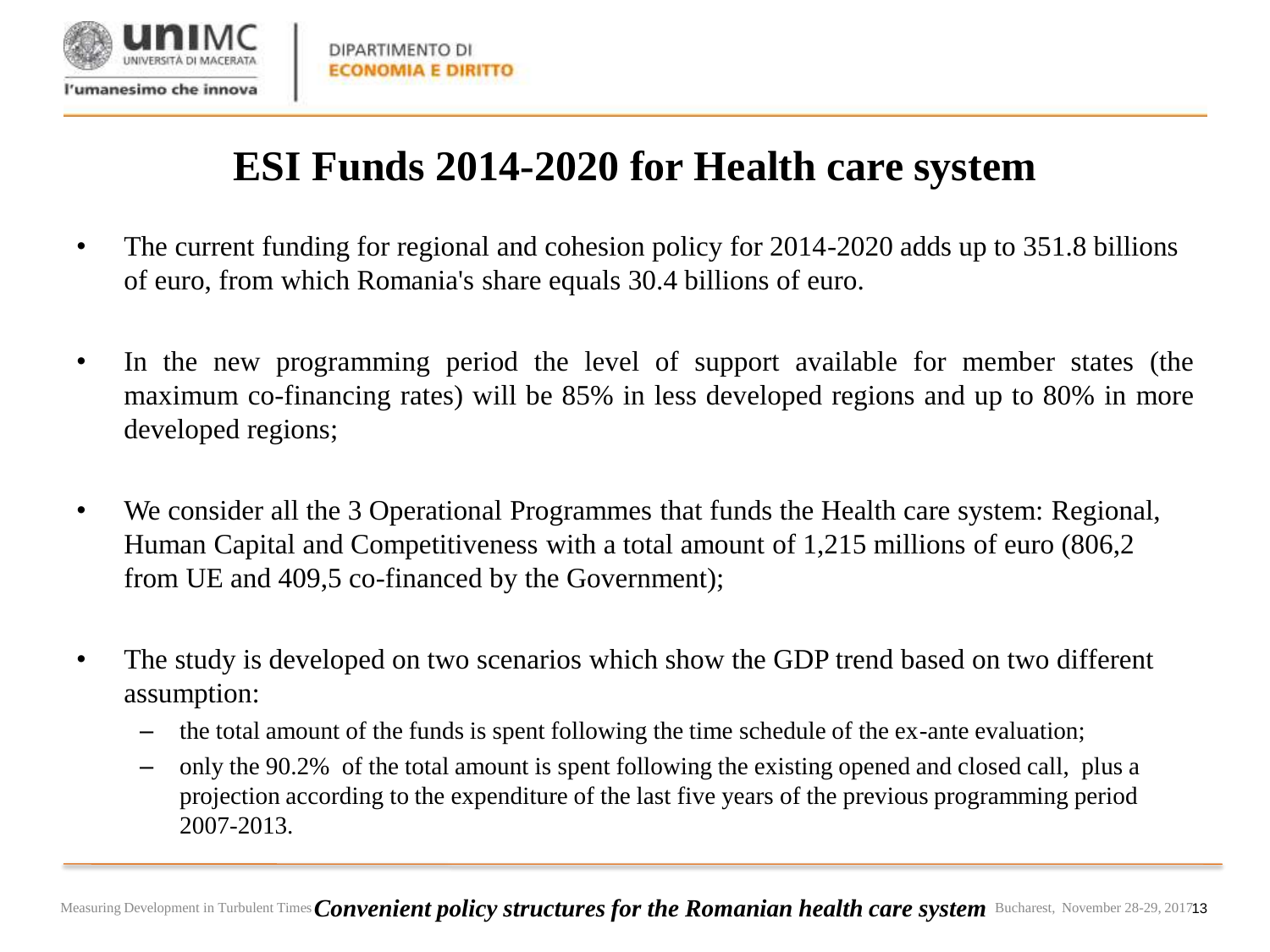

## **Financial allocations from UE which include health:**

| Programmes                        | Health<br>allocation  | Category: | Investment priority                                                                                                                            | Specific objective                                                                                                                                                                 |
|-----------------------------------|-----------------------|-----------|------------------------------------------------------------------------------------------------------------------------------------------------|------------------------------------------------------------------------------------------------------------------------------------------------------------------------------------|
| Regional OP                       | € 319 148 936         | 053       | <b>Health Infrastructure</b>                                                                                                                   | Investing in health and social infrastructure<br>which contributes to national, regional and<br>local development, reducing inequalities in<br>terms of health status.             |
| Human Capital OP                  | € 457 100 000         | 112       | Enhancing access to affordable,<br>sustainable and high-quality services,<br>including health care and social<br>services of general interest. | Increasing the number of people receiving<br>health programs and services aimed at<br>prevention, early detection (screening), early<br>diagnosis and treatment for major diseases |
| Competitiveness OP                | $\epsilon$ 30 000 000 | 081       | services and applications (including e-and e-health<br>Care and ambient assisted living)                                                       | ICT solutions addressing the healthy Strengthening ICT applications for e-<br>active ageing challenge and e-Health government, e-learning, e-inclusion, e-culture                  |
| <b>Administrative Capacity OP</b> | $\epsilon$ n/a        | 107       | Active and healthy ageing                                                                                                                      | Various activities designed to help elderly<br>people to remain active and healthy and<br>prevent social exclusion of elderly people are<br>to be supported.                       |
| Total:                            | € 806 248 936         |           |                                                                                                                                                |                                                                                                                                                                                    |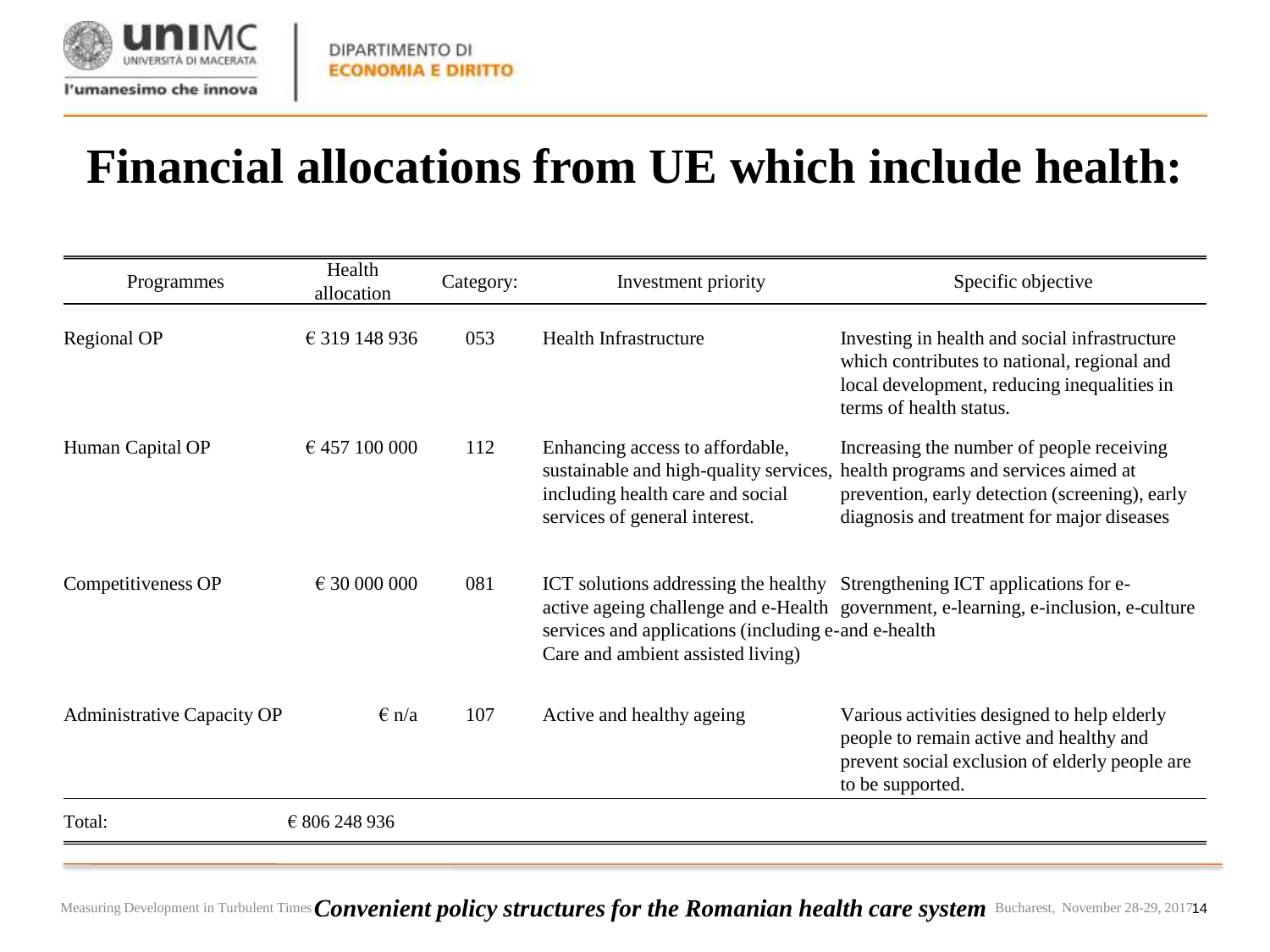

## Table 2: **Ex-ante estimation of the Healthcare system investments, in millions of**

| <b>Operational Programmes</b> | ESI<br><b>Funds</b> | 2014             | 2015             | 2016                    | 2017                    | 2018         | 2019         | 2020  | <b>TOTAL</b> |
|-------------------------------|---------------------|------------------|------------------|-------------------------|-------------------------|--------------|--------------|-------|--------------|
| <b>Regional OP</b>            | <b>ERDF</b>         | $\bf{0}$         | 80.8             | 40.7                    | 48.1                    | 48.6         | 49.8         | 51.2  | 319.1        |
| Human Capital OP              | ESF-YEI             | 54.5             | 58.4             | 62.5                    | 65.8                    | 69.0         | 72.0         | 74.9  | 457.1        |
| <b>Competitiveness OP</b>     | <b>ERDF</b>         | $\boldsymbol{4}$ | $\boldsymbol{4}$ | $\overline{\mathbf{4}}$ | $\overline{\mathbf{4}}$ | 5            | 5            |       | 30           |
| <b>Regional OP</b>            | <b>ERDF</b>         | $\bf{0}$         | 81.0             | 40.8                    | 48.2                    | 48.7         | 49.9         | 51.3  | 319.8        |
| Human Capital OP              | ESF-YEI             | 10.0             | 10.7             | 11.5                    | 12.1                    | 12.7         | 13.3         | 13.8  | 84.1         |
| <b>Competitiveness OP</b>     | <b>ERDF</b>         | $\mathbf{1}$     | $\mathbf{1}$     | $\mathbf{1}$            | $\mathbf{1}$            | $\mathbf{1}$ | $\mathbf{1}$ |       | 5.6          |
| <b>TOTAL</b>                  |                     | 68.8             | 235.4            | 160.1                   | 179.1                   | 184.4        | 190.6        | 197.4 | 1215.8       |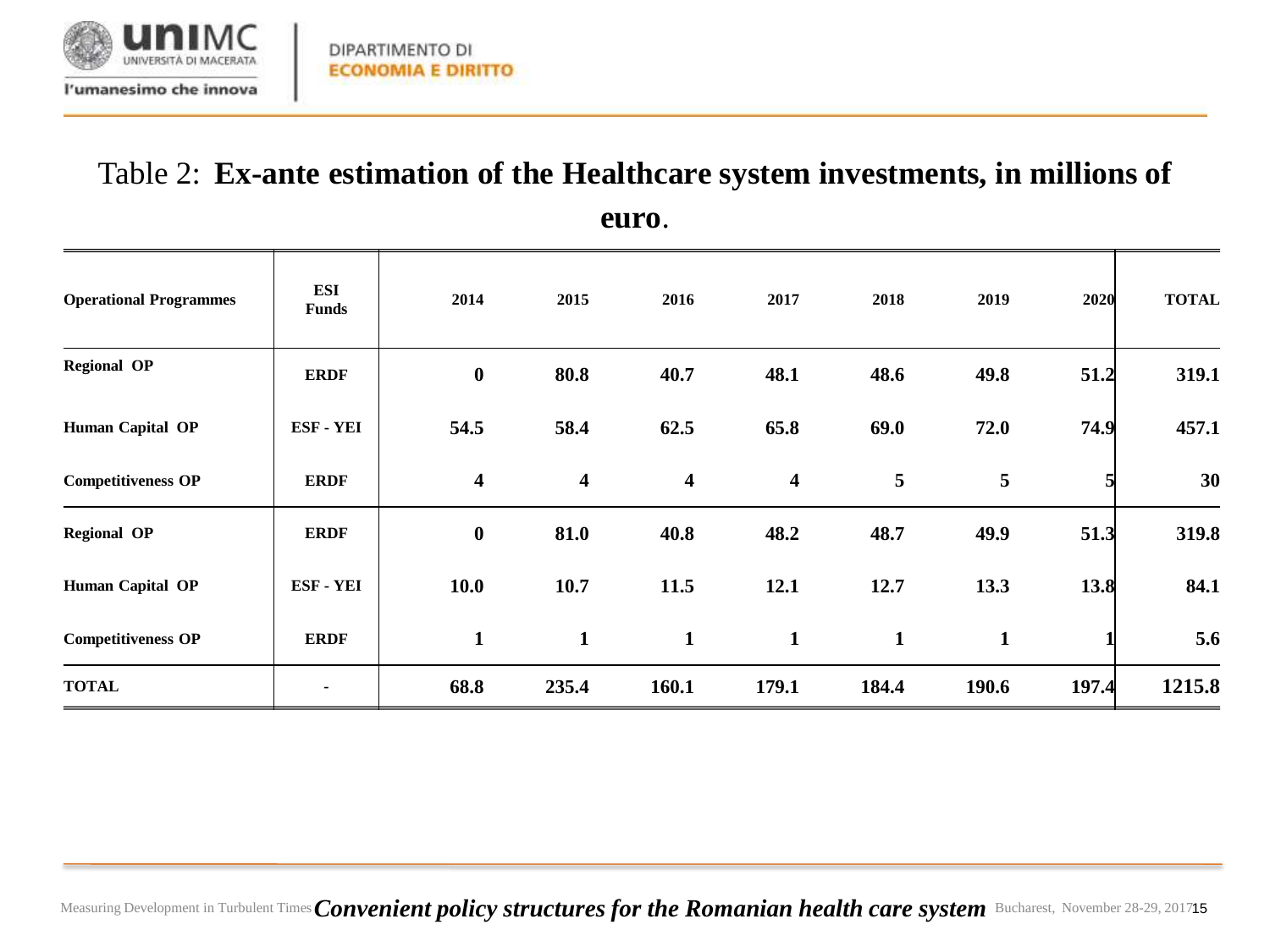

## Table 4: **Ex-post estimation of the Healthcare system investment, in millions of**

**euro**.

| <b>Operational Programmes</b> | <b>ESI</b><br><b>Funds</b> | 2017 | 2018 | 2019 | 2020  | 2021  | 2022  | 2023  | <b>TOTAL</b> |
|-------------------------------|----------------------------|------|------|------|-------|-------|-------|-------|--------------|
| <b>Regional OP</b>            | <b>ERDF</b>                | 0.0  | 33.0 | 23.5 | 47.4  | 72.9  | 37.2  | 79.5  | 293.6        |
| Human Capital OP              | ESF-YEI                    | 54.7 | 23.6 | 15.5 | 99.7  | 16.5  | 102.8 | 89.1  | 402.0        |
| <b>Competitiveness OP</b>     | <b>ERDF</b>                | 0.0  | 0.0  | 2.5  | 5.0   | 7.7   | 3.9   | 8.4   | 27.6         |
| <b>Regional OP</b>            | <b>ERDF</b>                | 0.0  | 31.7 | 23.6 | 47.7  | 73.5  | 37.5  | 80.1  | 294.2        |
| Human Capital OP              | ESF-YEI                    | 10.1 | 4.4  | 2.9  | 18.3  | 3.0   | 18.9  | 16.4  | 74.0         |
| <b>Competitiveness OP</b>     | <b>ERDF</b>                | 0.0  | 0.0  | 0.5  | 0.9   | 1.4   | 0.7   | 1.6   | 5.1          |
| <b>TOTAL</b>                  |                            | 64.7 | 92.7 | 68.4 | 219.1 | 175.1 | 201.2 | 275.1 | 1096.4       |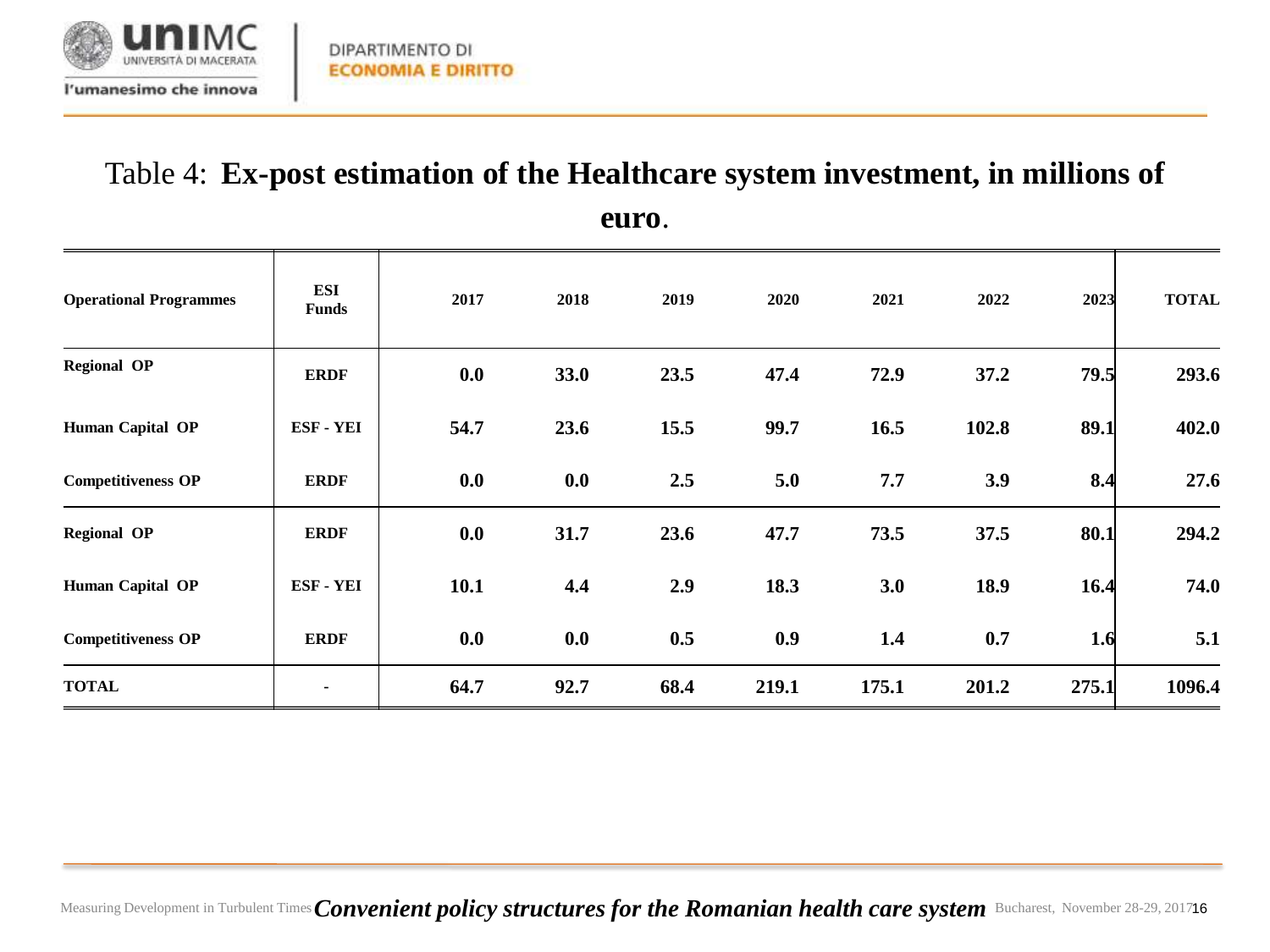

DIPARTIMENTO DI

#### **GDP percentage variation from the benchmark**

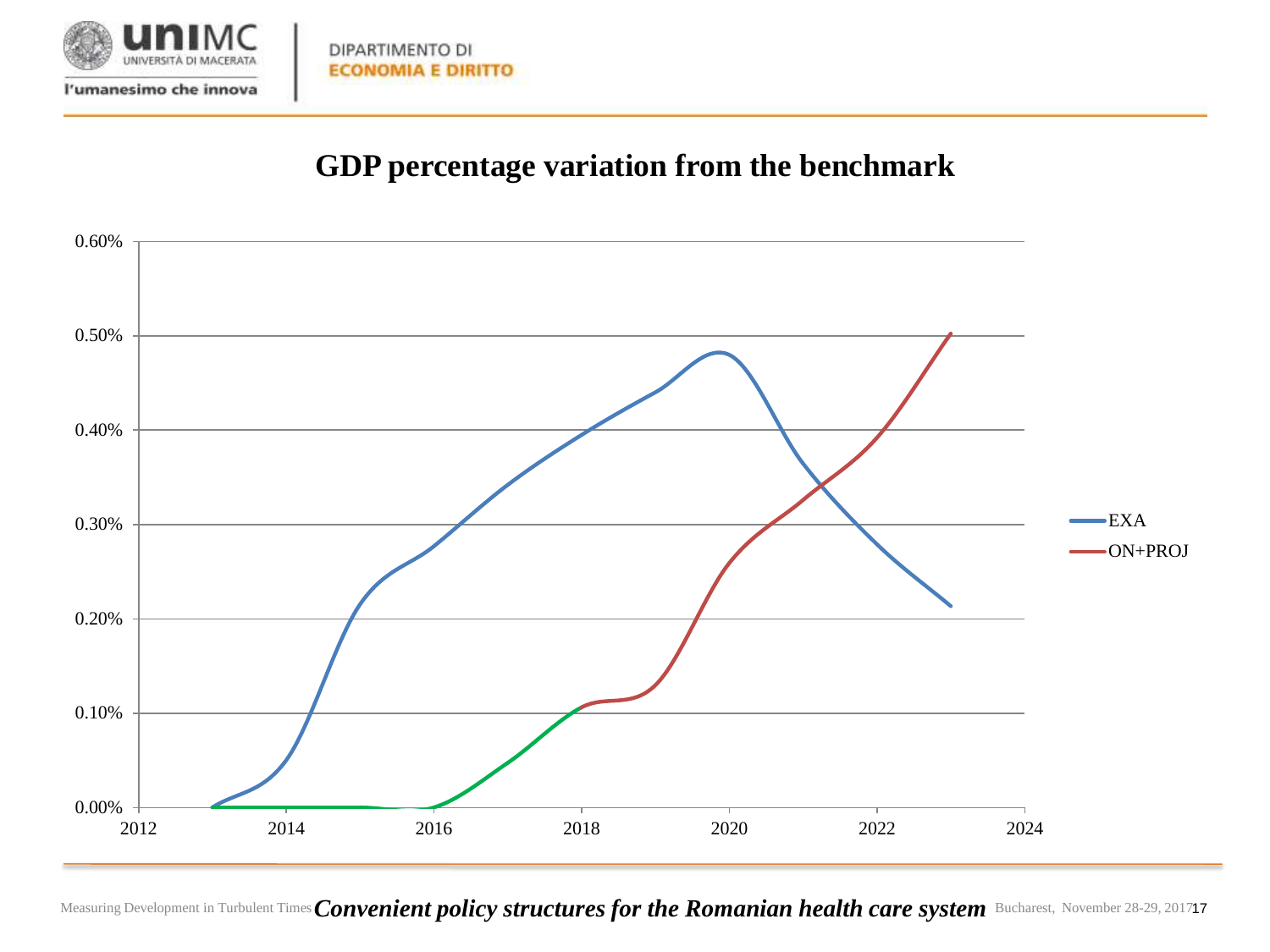

#### **Ex-ante direct and indirect impact on the value added per sector – Percentage variation from the benchmark**

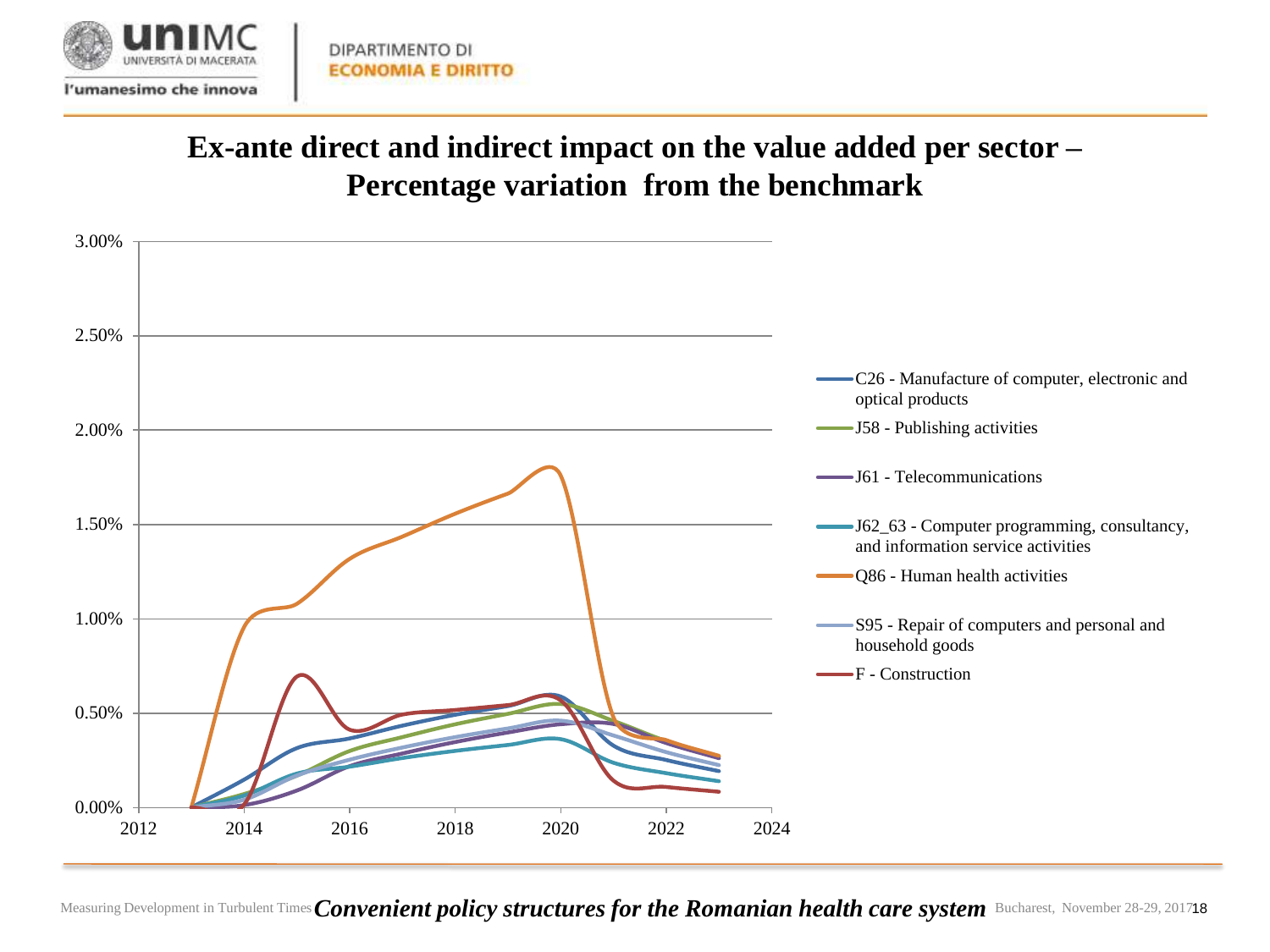

#### **On-going + Projection direct and indirect impact on the value added per sector – Percentage variation from the benchmark**

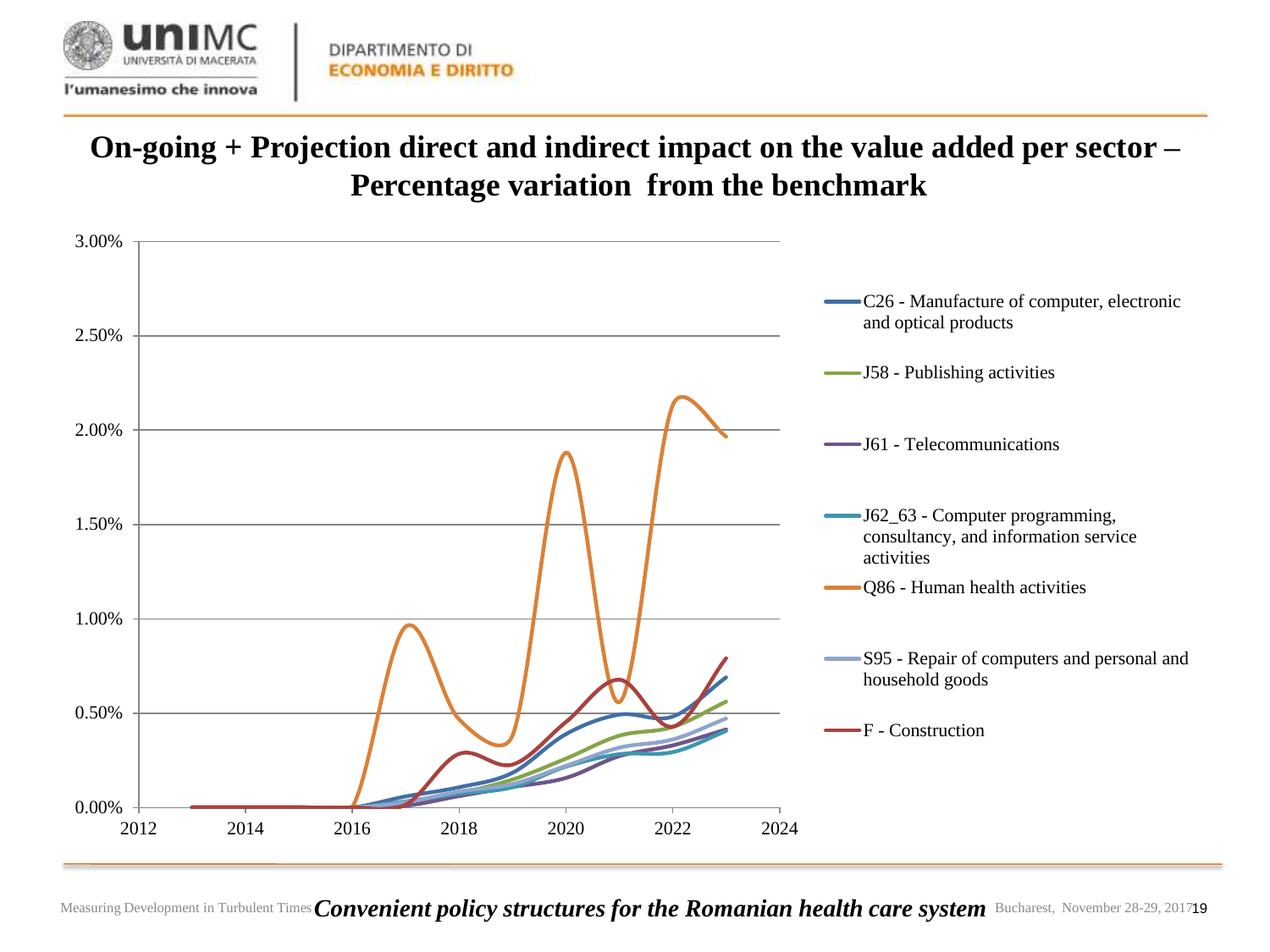

#### **Ex-ante direct and indirect impact on the value added per sector – Percentage variation from the benchmark**

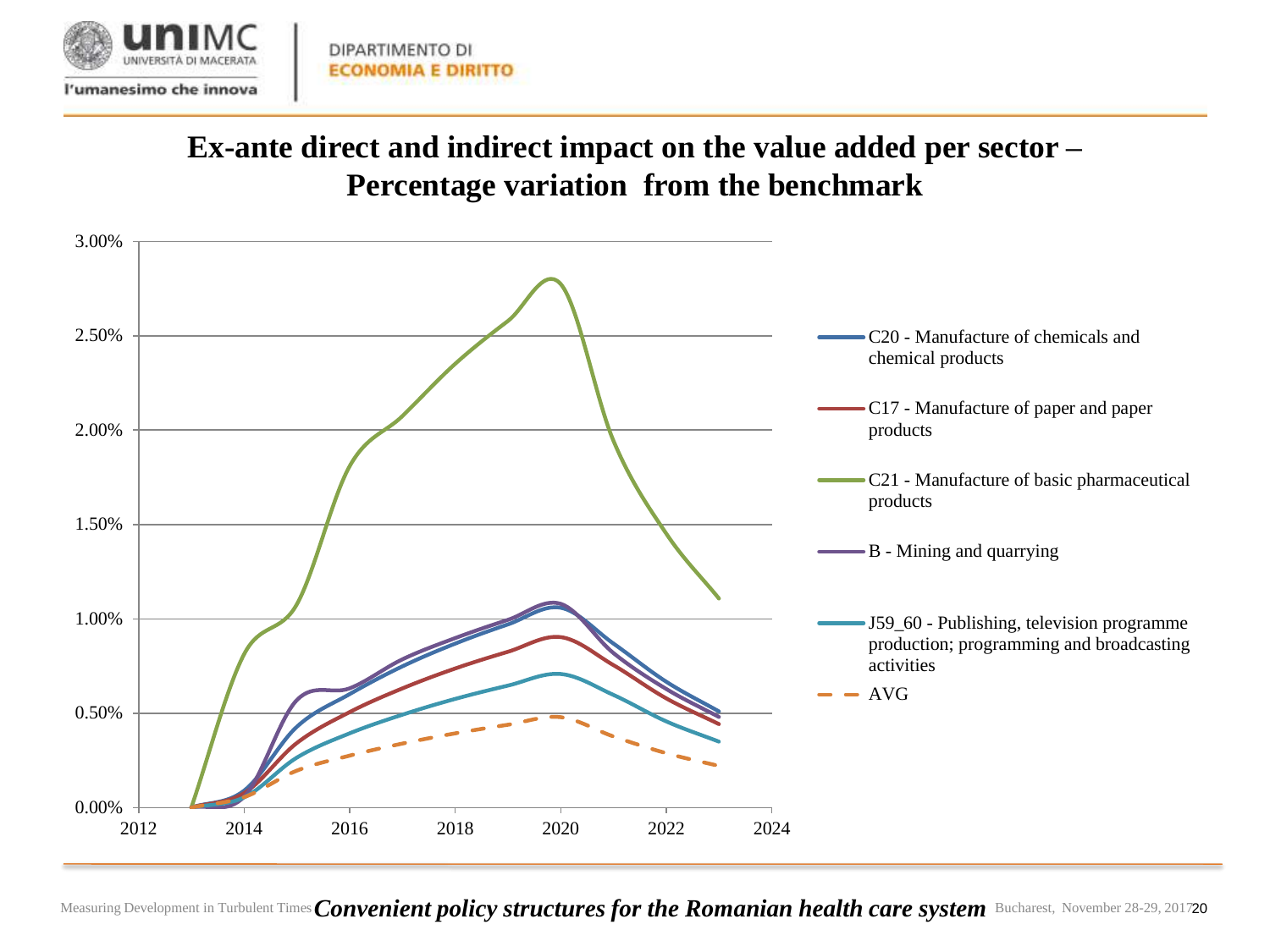

#### **On-going + Projection direct and indirect impact on the value added per sector – Percentage variation from the benchmark**

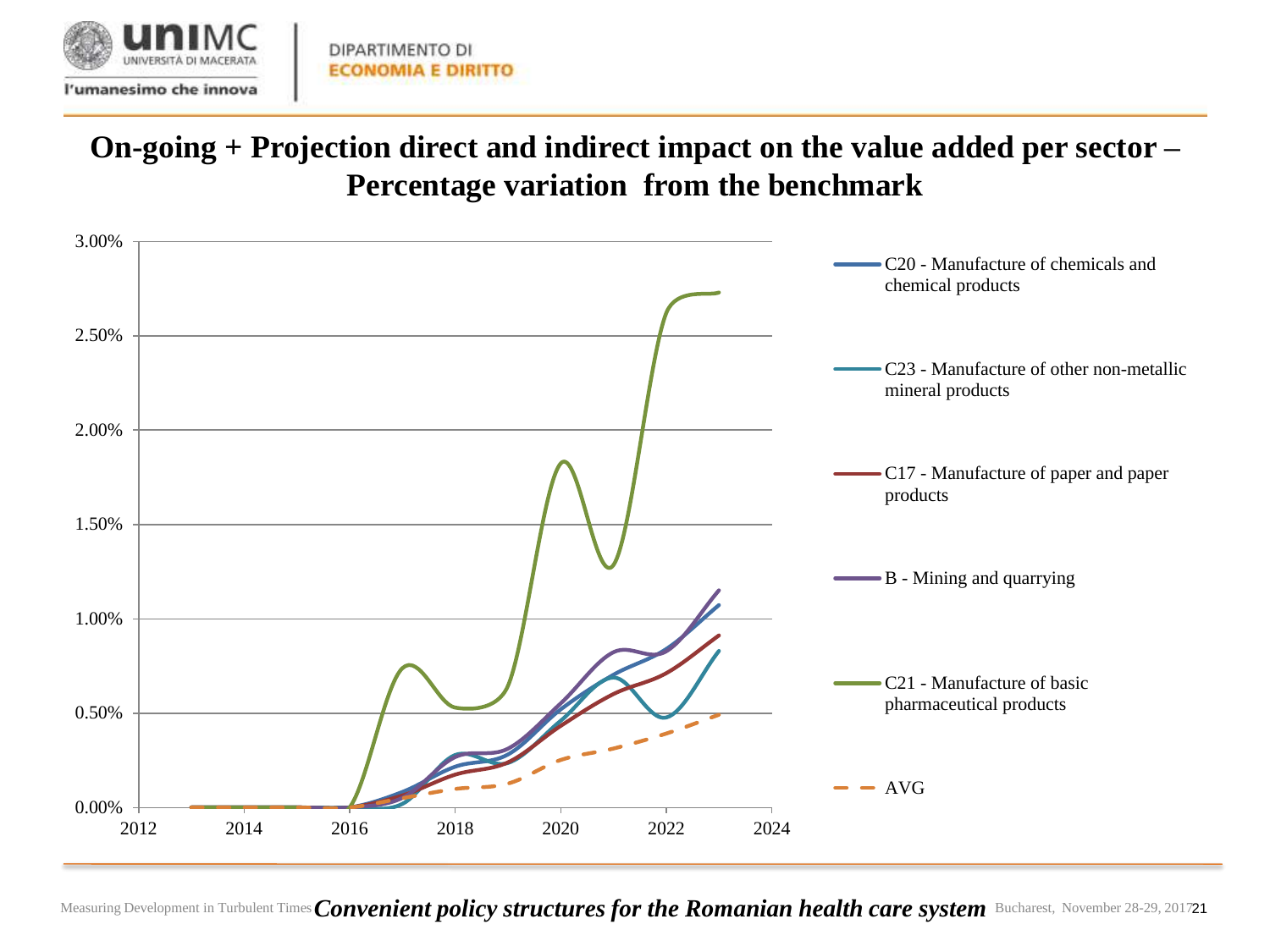

## **Macro Multipliers approach**

• The proposed approach, the Macro Multipliers (MM) (Ciaschini and Socci, 2006; Ciaschini et al., 2009, 2010, 2011, 2013), is based on the identification of the structures of the control variable, compatible with the target set by the decomposition of the structural matrix in the reduced form of the model. In particular, the decomposition of the matrix R is the following:

$$
\mathbf{R} = \mathbf{U} \cdot \mathbf{S} \cdot \mathbf{V'} \tag{5}
$$

• The right matrix  $(V[m,m])$  identifies the composition of the policy control (final demand), the central matrix S represents the scale factors and it's composed of *m* singular values MM and the left matrix (U[*m,m*]) identifies the structures of the policy target variable.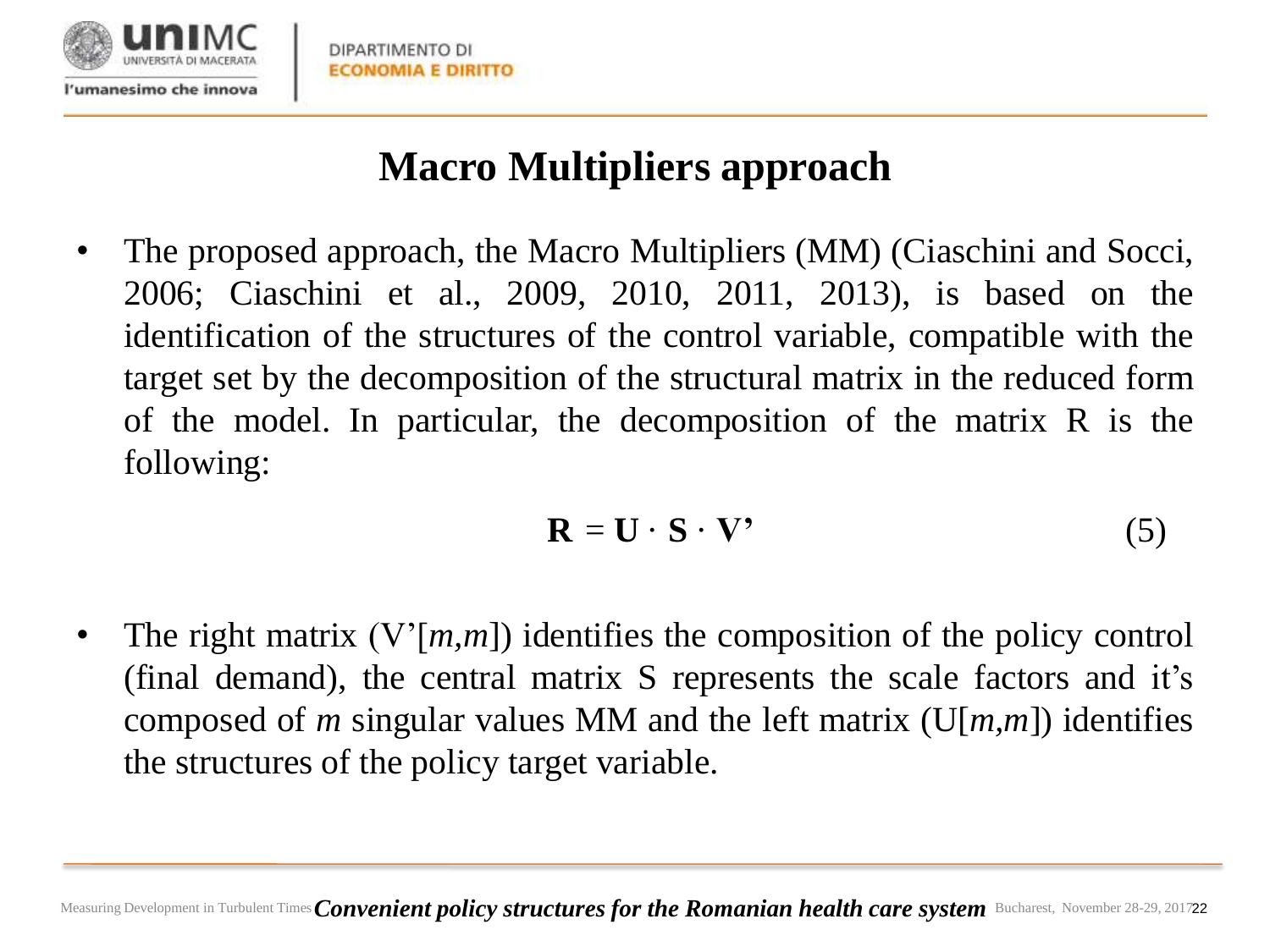

#### **Dominant structure (1) ex-ante direct and indirect impact on the value added per sector – Percentage variation from the benchmark**

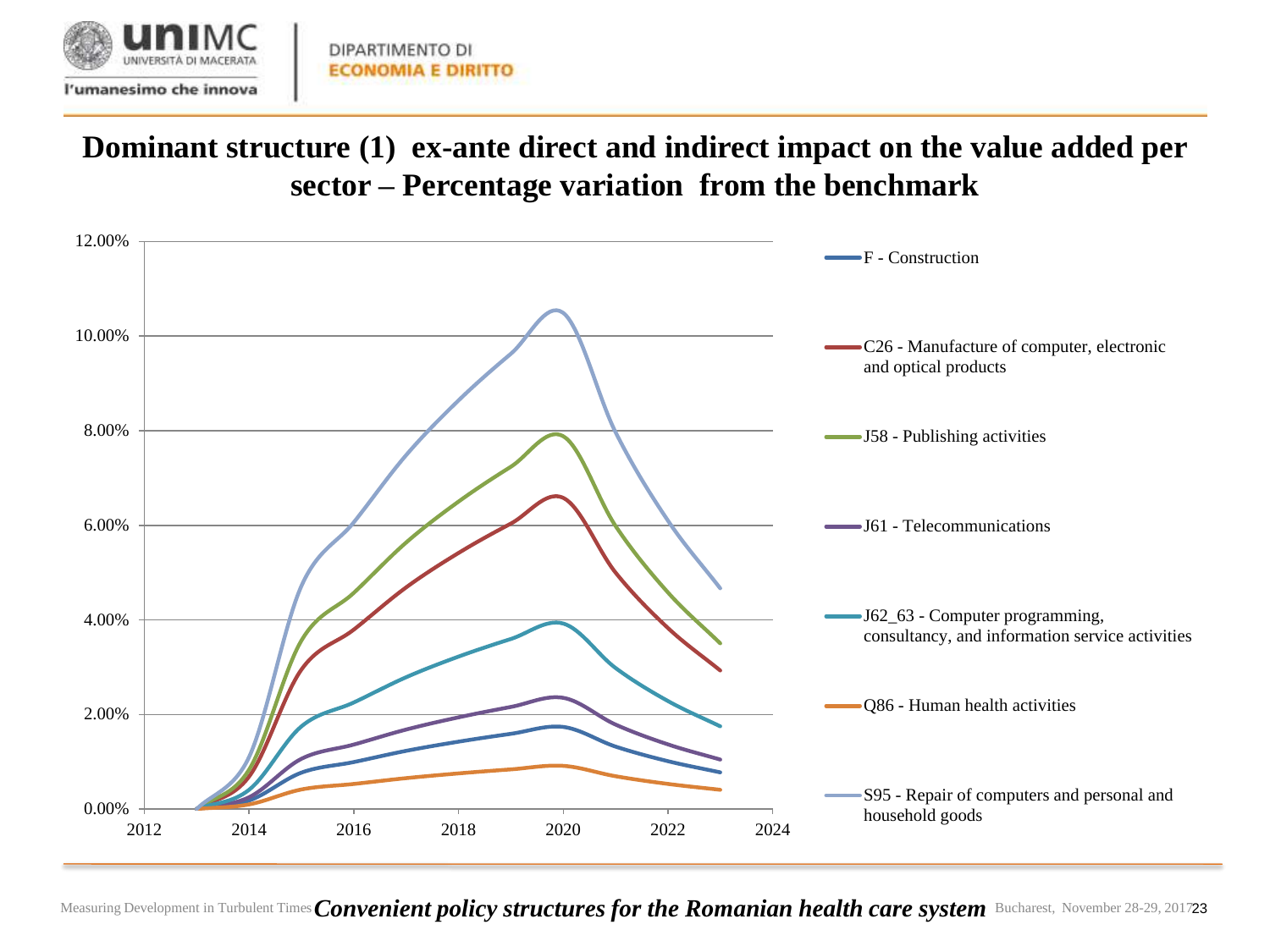

#### **Dominant structure (1) on-going + Projection direct and indirect impact on the value added per sector – Percentage variation from the benchmark**

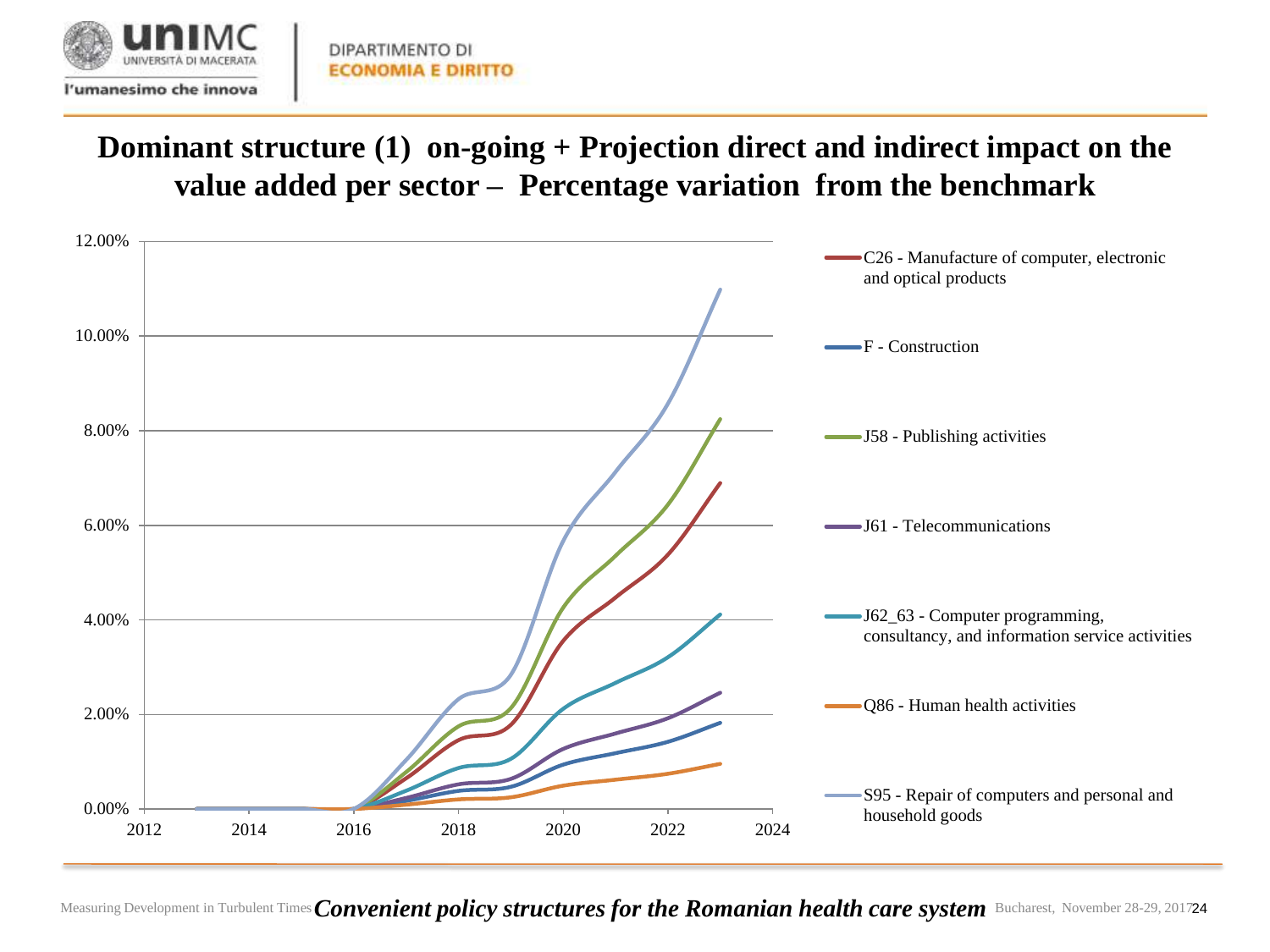

#### **Dominant structure (1) ex-ante direct and indirect impact on the value added per sector – Percentage variation from the benchmark**

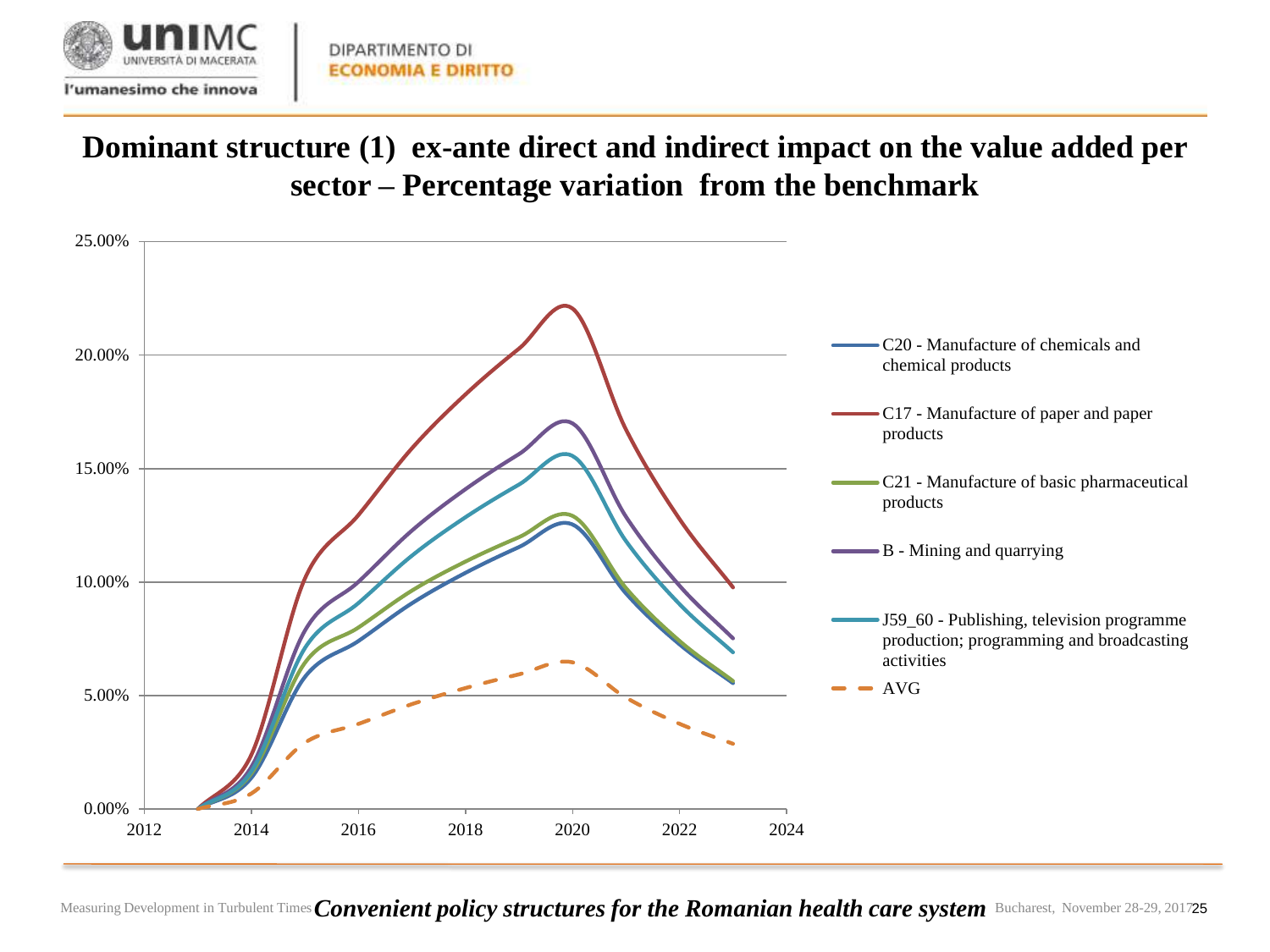

#### **Dominant structure (1) on-going + Projection direct and indirect impact on the value added per sector – Percentage variation from the benchmark**

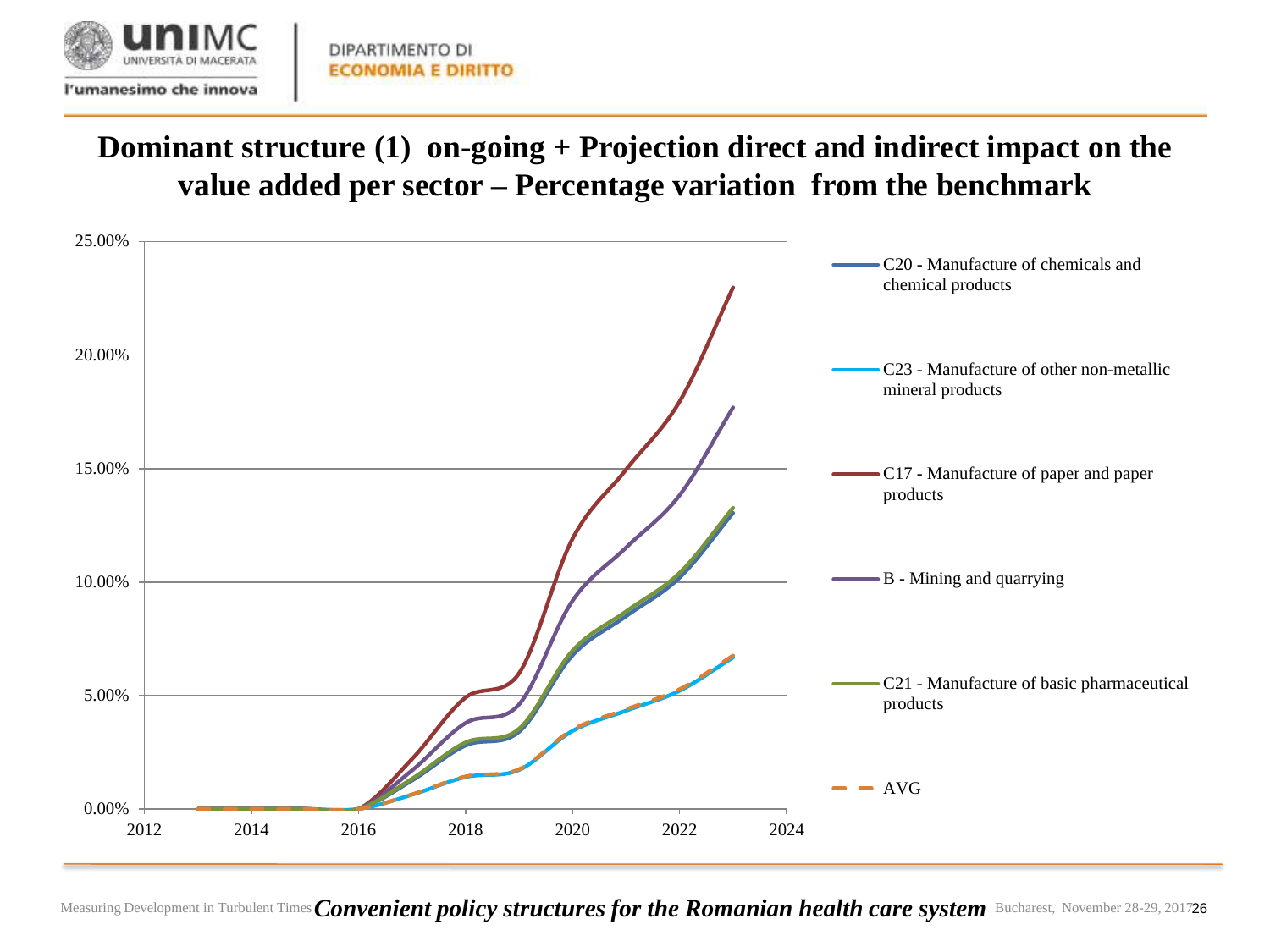

## **Remarks:**

- The two hypothetical scenarios that we presented compared with the benchmark clearly underline the difference between the European intervention and the absence of this policy instrument.
- In aggregated and disaggregated terms, the results of the proposed model underline the importance of this instrument for achieving the European target and obtain a positive effect in terms of production and GDP for developing countries.
- The direct and indirect effects generated by the Health care investment contribute in stimulating the value added, the income and the employment of other sectors, such as the ICT which is one of the main targets of the current programming period.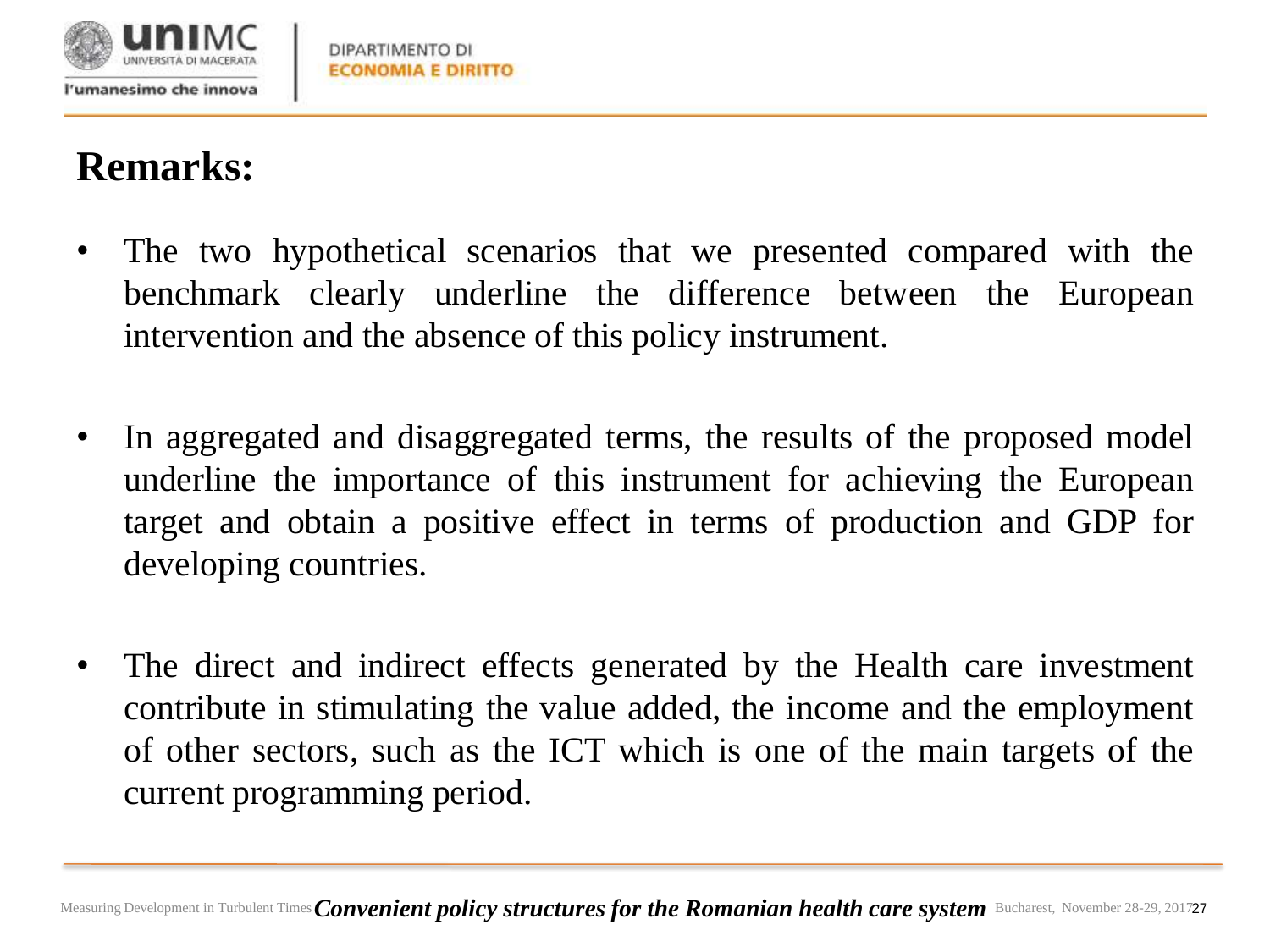

l'umanesimo che innova

# *Thank you for your attention*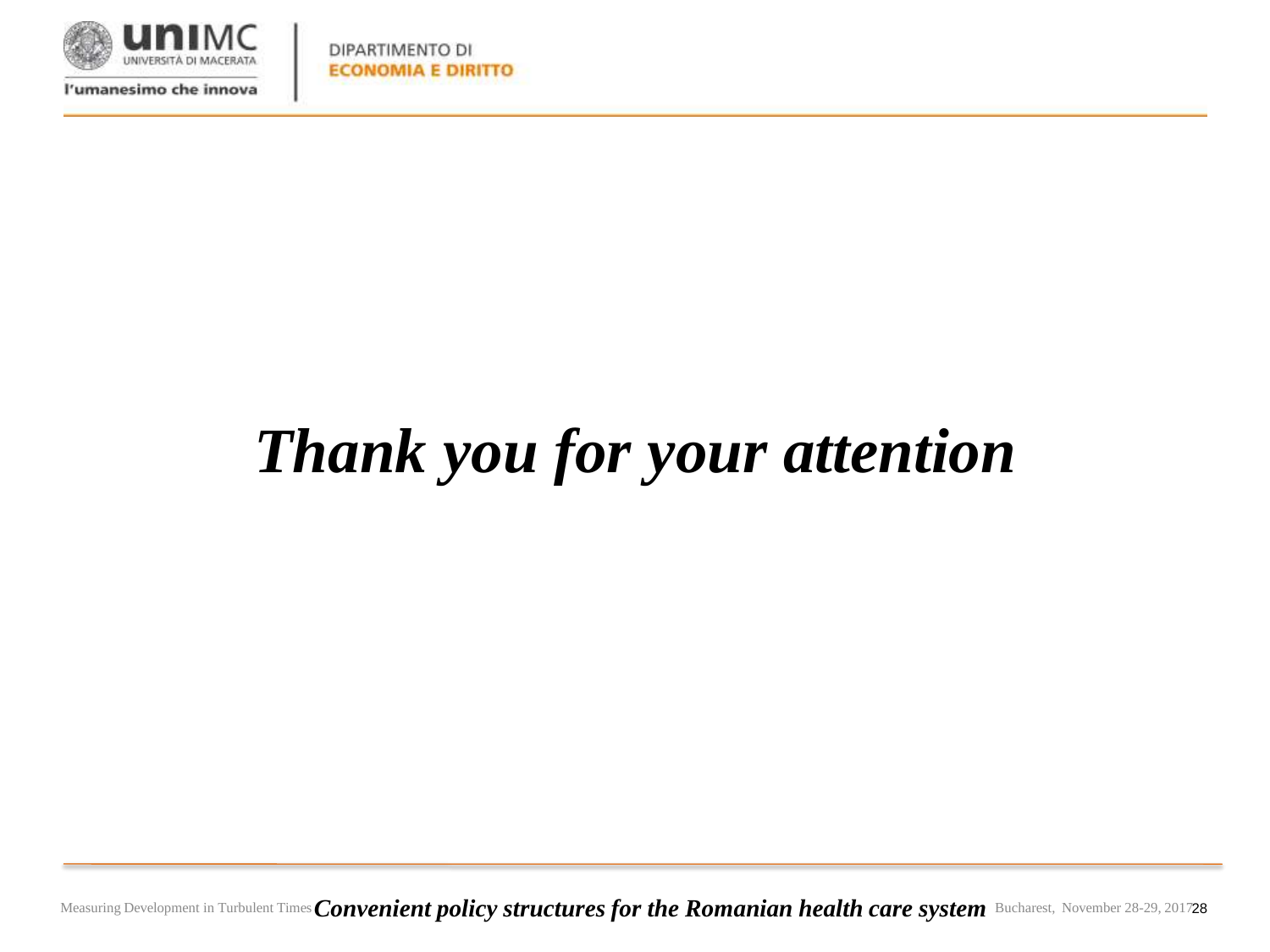

DIPARTIMENTO DI **ECONOMIA E DIRITTO** 

### **MM**

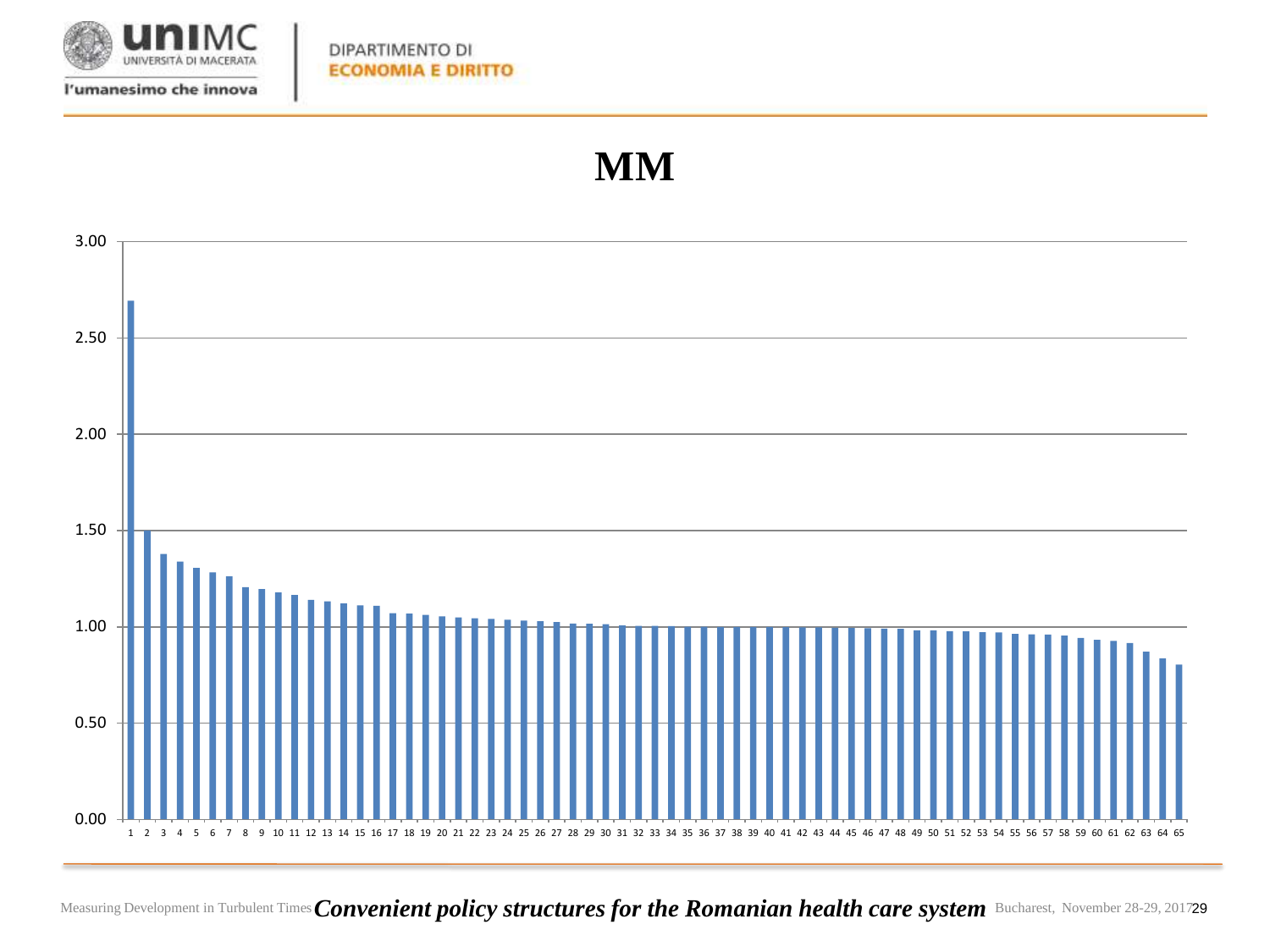

DIPARTIMENTO DI **ECONOMIA E DIRITTO** 

### **Policy scenario – Structure 1**

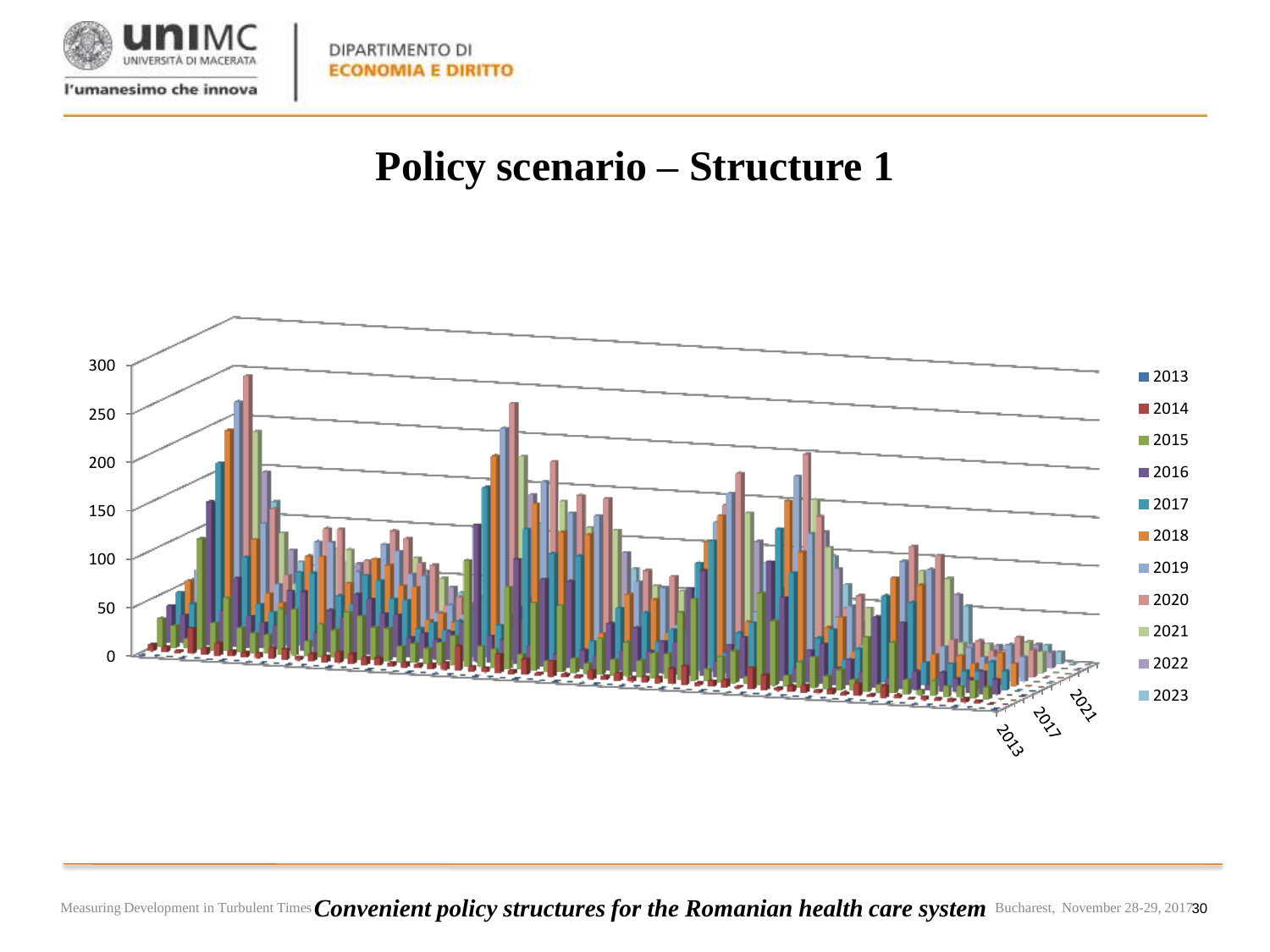

## **Indirect impact by structure (8) - variation from the benchmark, in millions of euro**

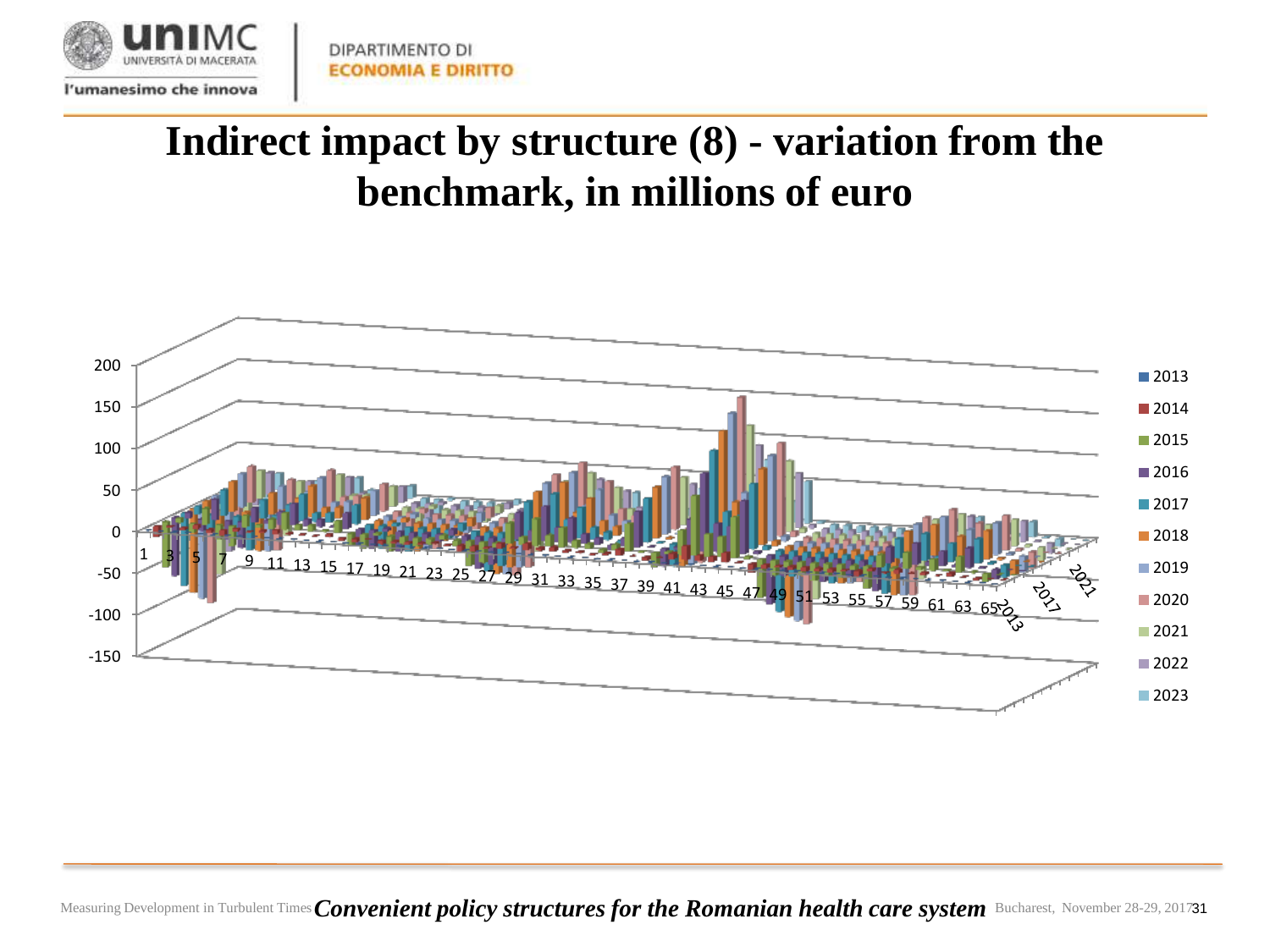

## Table 3: **On-going scheme for the Healthcare system investment, in millions of**

| eur<br>O) |  |
|-----------|--|
|           |  |

| <b>Operational Programmes</b> | ESI<br><b>Funds</b> | 2014 | 2015 | 2016 | 2017 | 2018 | 2019           | 2020           | <b>TOTAL</b> |
|-------------------------------|---------------------|------|------|------|------|------|----------------|----------------|--------------|
| <b>Regional OP</b>            | <b>ERDF</b>         | 0.0  | 0.0  | 0.0  | 0.0  | 33.0 | $\blacksquare$ | $\blacksquare$ | 33.0         |
| Human Capital OP              | ESF-YEI             | 0.0  | 0.0  | 0.0  | 54.7 | 23.6 | ٠              | $\blacksquare$ | 78.3         |
| <b>Competitiveness OP</b>     | <b>ERDF</b>         | 0.0  | 0.0  | 0.0  | 0.0  | 0.0  | $\blacksquare$ | $\blacksquare$ | 0.0          |
| <b>Regional OP</b>            | <b>ERDF</b>         | 0.0  | 0.0  | 0.0  | 0.0  | 31.7 | $\blacksquare$ | $\blacksquare$ | 31.7         |
| Human Capital OP              | ESF - YEI           | 0.0  | 0.0  | 0.0  | 10.1 | 4.4  | ٠              | $\blacksquare$ | 14.4         |
| <b>Competitiveness OP</b>     | <b>ERDF</b>         | 0.0  | 0.0  | 0.0  | 0.0  | 0.0  | $\blacksquare$ | $\blacksquare$ | 0.0          |
| <b>TOTAL</b>                  | ۰                   | 0.0  | 0.0  | 0.0  | 64.7 | 92.7 | $\blacksquare$ | ۰              | 157.4        |